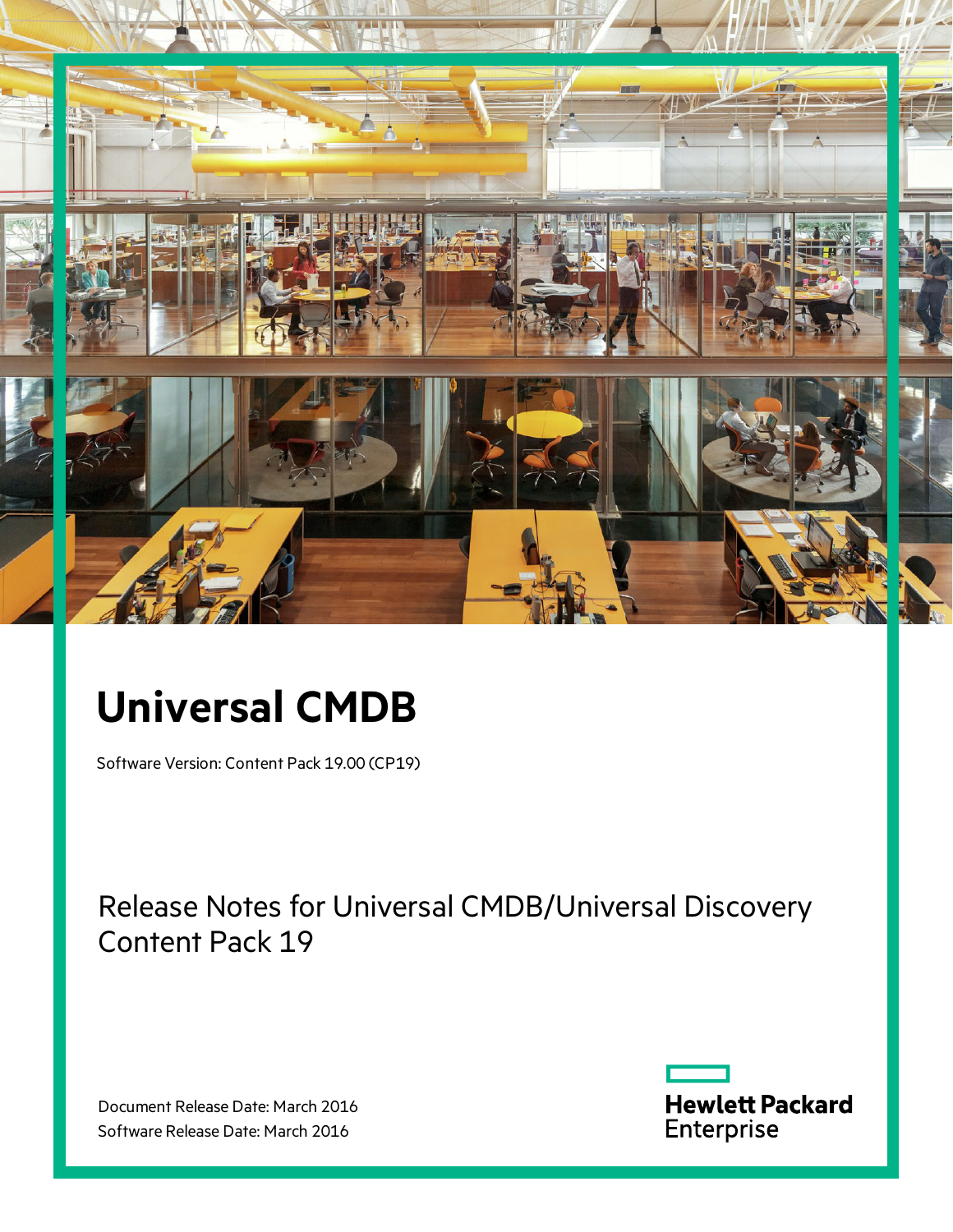### **Legal Notices**

#### **Warranty**

The only warranties for Hewlett Packard Enterprise products and services are set forth in the express warranty statements accompanying such products and services. Nothing herein should be construed as constituting an additional warranty. Hewlett Packard Enterprise shall not be liable for technical or editorial errors or omissions contained herein.

The information contained herein is subject to change without notice.

#### Restricted Rights Legend

Confidential computer software. Valid license from Hewlett Packard Enterprise required for possession, use or copying. Consistent with FAR 12.211 and 12.212, Commercial Computer Software, Computer Software Documentation, and Technical Data for Commercial Items are licensed to the U.S. Government under vendor's standard commercial license.

### Copyright Notice

© 2002 - 2016 Hewlett Packard Enterprise Development LP

#### Trademark Notices

Adobe™ is a trademark of Adobe Systems Incorporated.

Microsoft® and Windows® are U.S. registered trademarks of Microsoft Corporation.

UNIX® is a registered trademark of The Open Group.

### Documentation Updates

The title page of this document contains the following identifying information:

- Software Version number, which indicates the software version.
- Document Release Date, which changes each time the document is updated.
- Software Release Date, which indicates the release date of this version of the software.

To check for recent updates or to verify that you are using the most recent edition of a document, go to: <https://softwaresupport.hp.com/>.

This site requires that you register for an HP Passport and to sign in. To register for an HP Passport ID, click **Register** on the HP Software Support site or click **Create an Account** on the HP Passport login page.

You will also receive updated or new editions if you subscribe to the appropriate product support service. Contact your HPE sales representative for details.

### **Support**

#### Visit the HP Software Support site at: [https://softwaresupport.hp.com](https://softwaresupport.hp.com/).

This website provides contact information and details about the products, services, and support that HP Software offers.

HP Software online support provides customer self-solve capabilities. It provides a fast and efficient way to access interactive technical support tools needed to manage your business. As a valued support customer, you can benefit by using the support website to:

- Search for knowledge documents of interest
- Submit and track support cases and enhancement requests
- Download software patches
- Manage support contracts
- Look up HP support contacts
- Review information about available services
- Enter into discussions with other software customers • Research and register for software training

Most of the support areas require that you register as an HP Passport user and to sign in. Many also require a support contract. To register for an HP Passport ID, click **Register** on the HP Support site or click **Create an Account** on the HP Passport login page.

To find more information about access levels, go to: [https://softwaresupport.hp.com/web/softwaresupport/access-levels.](https://softwaresupport.hp.com/web/softwaresupport/access-levels)

**HPSW Solutions Catalog** accesses the new HPSW Integrations and Solutions Catalog website. This site enables you to explore HP Product Solutions to meet your business needs, includes a full list of Integrations between HP Products, as well as a listing of ITIL Processes. The URL for this website is

[https://softwaresupport.hp.com/km/KM01702710.](https://softwaresupport.hp.com/km/KM01702710)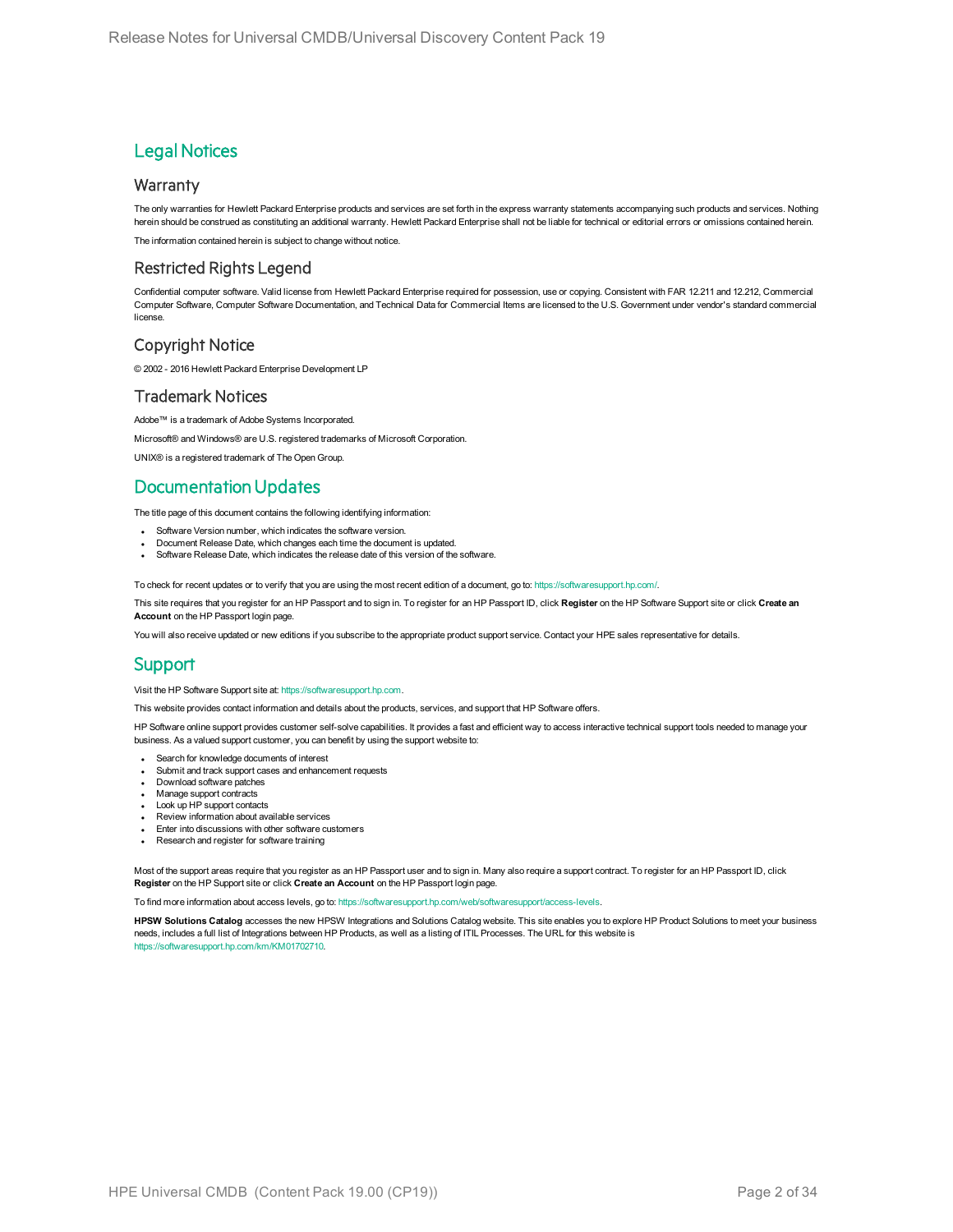# **Contents**

| Service Manager Integration Known Issues and Limitations 17          |     |
|----------------------------------------------------------------------|-----|
|                                                                      |     |
|                                                                      |     |
|                                                                      |     |
| How to Discover Windows Device Drivers using the Inventory Discovery |     |
|                                                                      | .33 |
|                                                                      | 34  |
|                                                                      |     |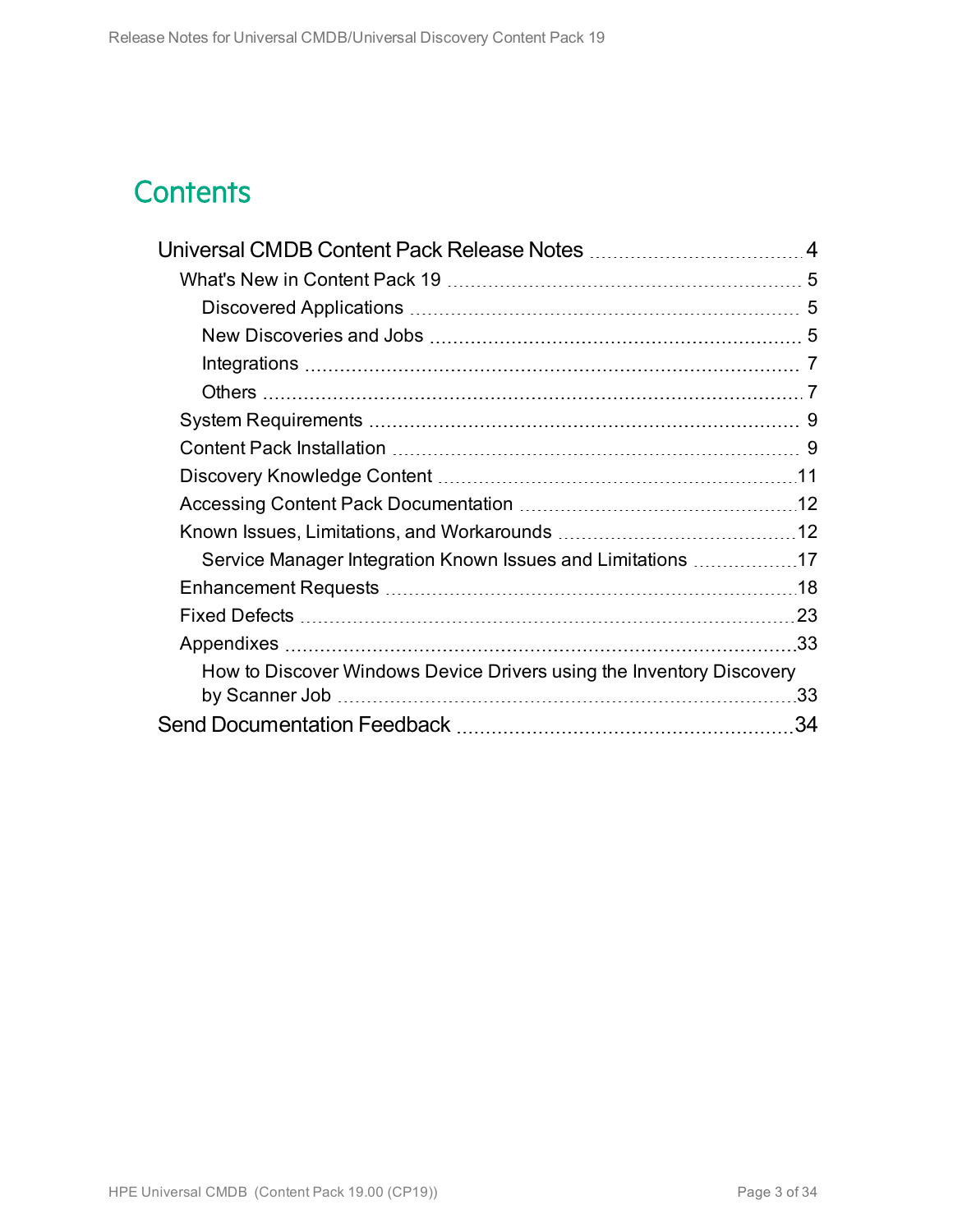# <span id="page-3-0"></span>Universal CMDB Content Pack Release Notes

This document provides information about Universal CMDB (UCMDB) and Universal Discovery (UD) Content Pack 19.

### **Important Notes - CMS Content Pack Release Strategy Change**

Dear Valued CMS Customer,

Starting with the release of UCMDB/UD Content Pack 17, we are making changes to our CMS content pack release strategy:

- CMS Content Packs will be moving to quarterly release schedule going forward to allow a more agile delivery mechanism for addressing customer needs and adding new functionality.
- Content Packs will be Backward Compatible with the latest minor-minor releases of the immediately preceding last three major/minor releases after UCMDB version 10.11. For example, Content Pack 17 is compatible with UCMDB versions 10.21 and 10.11.
- Content Packs will be Forward Compatible with the next minor-minor or minor/major release. For example, CP17 will be compatible with the next available minor-minor release of UCMDB.
- Content Packs Updates will be issued only for critical issues.
- Discovery Knowledge Packs containing the Normalization Rules and Software Application Index (SAI) SAI Libraries will continue with the existing monthly release schedule.

On behalf of CMS Product Management, R&D, and Support, we sincerely appreciate you as a CMS customer and value your feedback. We're excited to implement this new format aimed at helping our customers to stay current with the latest content more easily.

Thank you very much,

The Configuration Management System (CMS) Team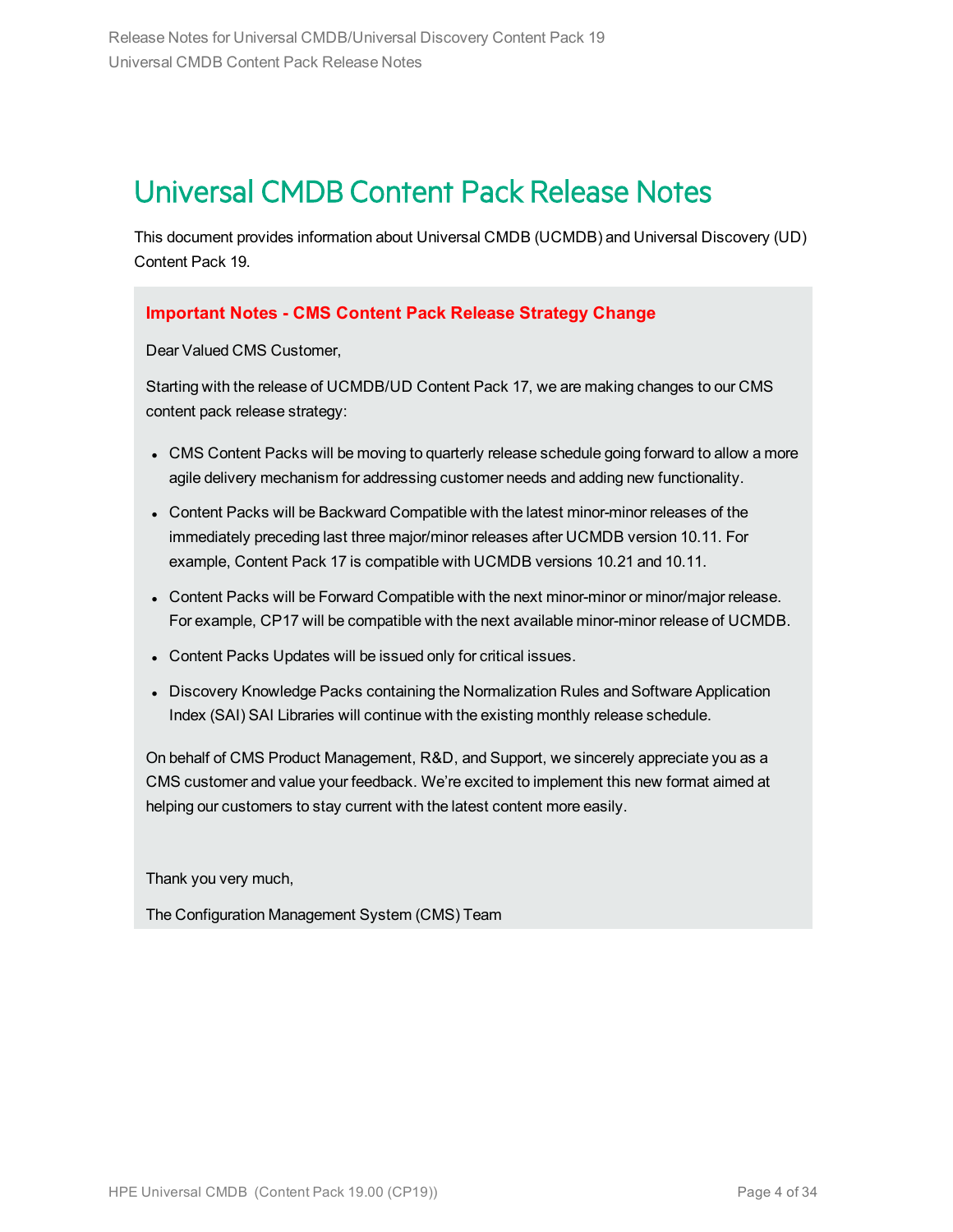# <span id="page-4-0"></span>What's New in Content Pack 19

<span id="page-4-1"></span>This section provides information about new features and enhancements to Content Pack 19.

# Discovered Applications

Added support for discovering the following applications:

- Apache Tomcat 9.0
- IBM WebSphere Liberty Core Server 8.x
- JBoss Application Server 8.x, 9.x, 10.x

**Note:** (Only for JBoss 7.x versions) Due to different management modes, you need to add two folders **7.0** and **7.1** under the following directory:

C:\hp\UCMDB\DataFlowProbe\runtime\probeManager \discoveryResources\j2ee\jboss

After upgrading CP version to CP 19, replace the folder **7.x** with the real JBoss version. For example, if you have **7.0.x** JBoss Application Server in your environment, change the folder name **7.x** to **7.0**. If you have both **7.0.x** and **7.1.x** in your environment, make sure that there are two folders **7.0** and **7.1** in the preceding directory.

<span id="page-4-2"></span>• Microsoft Exchange Server 2016

### New Discoveries and Jobs

Added support for the following discoveries and jobs:

• Brocade Storage Switch discovery

Added support for the new namespace **root/brocade1** under the SMI-S discovery jobs, which is for the Brocade optical switches. The SMI-S discovery jobs can discover the model including the Storage Fabric, Switch, Host, FC Port CI types and their relationships.

• SAP HanaDB by SQL discovery

Added the **HanaDb Connection by SQL** job to connect to the SAP HANA Database.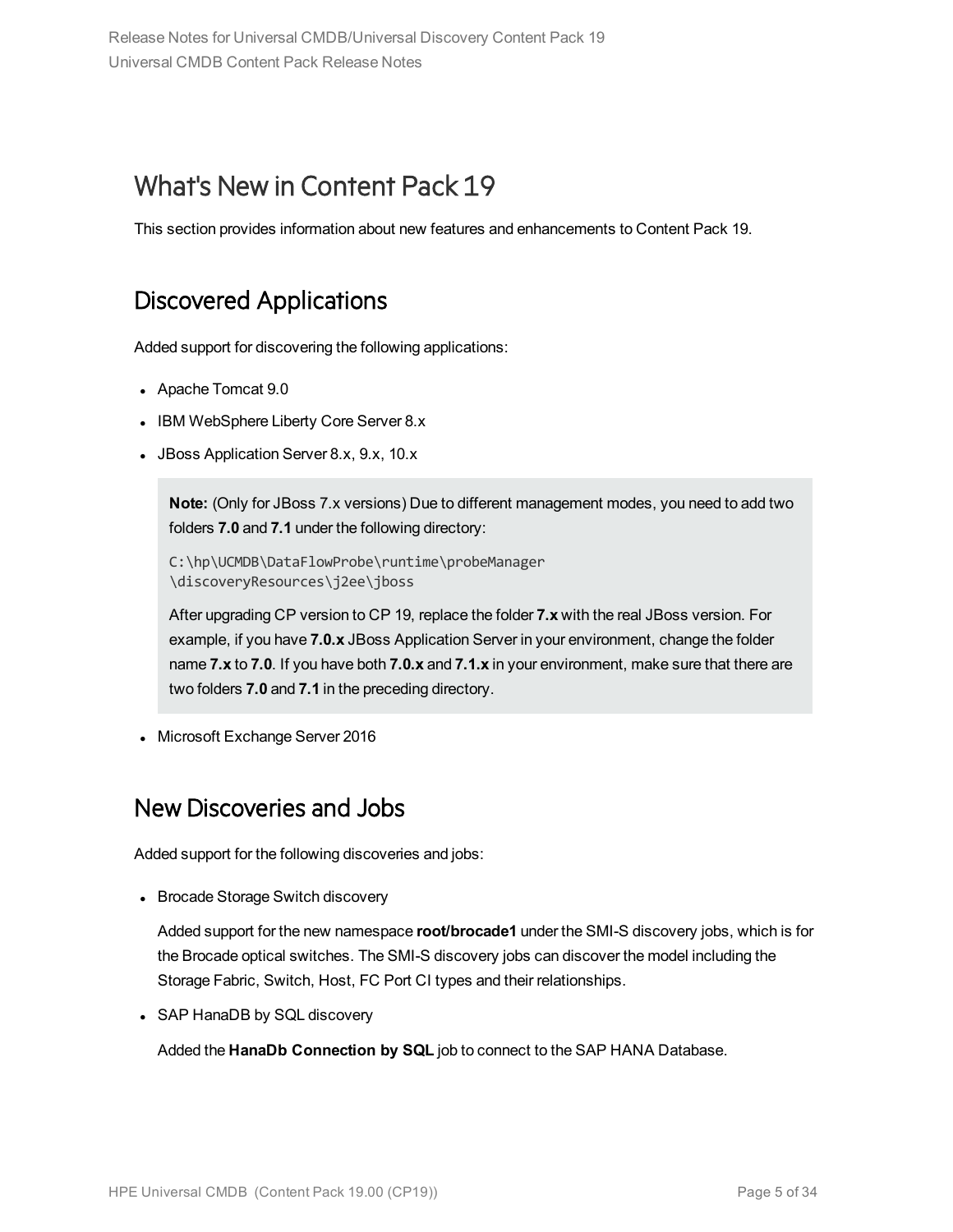Added the **HanaDb Topology by SQL** job to discover the topology of the SAP HANA Database using the SQL protocol.

• SAP MaxDB by SQL discovery

Added the **MaxDb Connection by SQL** job to connect to the SAP MaxDB database.

Added the **MaxDb Topology by SQL** job to discover the topology of the SAP MaxDB database using the SQL protocol.

• Oracle Connection by Shell discovery

Oracle instances running in the standby mode cannot be connected with the SQL credentials. This means the Oracle CI can be discovered by the **Host Applications by Shell** job; however, the **Oracle Database Connection by SQL** job fails to connect to the instances with all available protocols. Therefore, the auditing data are missing in their Oracle LMS report. To fix this issue, the **Oracle Connection by Shell** job is added to discover all Oracle database servers using the Shell protocol.

#### **Note:**

- o Oracle Connection by Shell discovery requires UCMDB 10.22 CUP1 or later.
- The account using to connect to Oracle should have the privilege to run SQL\*Plus as SYSDBA.
- WebSphere Liberty Core Server discovery

Added the **JEE WebSphere Liberty Core by Shell** job to discover the full topology of WebSphere Liberty Core.

<sup>l</sup> Added the **NetApp Filer Connection by WebServices** job to connect to NetApp Filers.

If you want to discover the newly provisioned NetApp devices, enable the **NetApp Filer Connection by WebServices** job. An IP address can no longer trigger the **NetApp Filer by WebServices** job; thus this job cannot discover newly added NetApp devices.

For more details, see the *UCMDB Discovery and Integrations Content Guide - Discovery Modules*.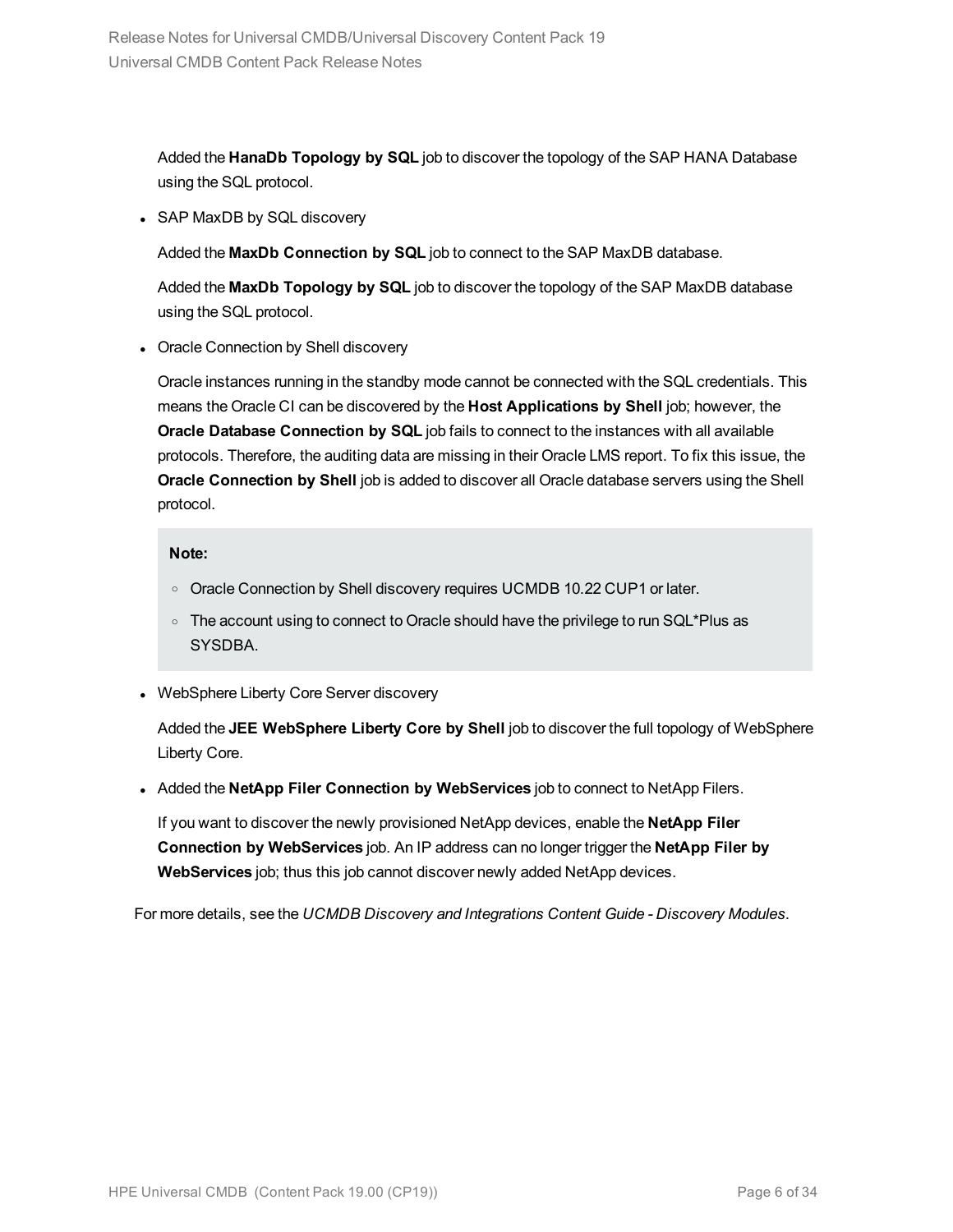## <span id="page-6-0"></span>**Integrations**

- Added support for integrating the following applications:
	- <sup>o</sup> BMC Atrium CMDB (Atrium) 9.x

**Note:** Support for Atrium 9.x requires UCMDB 10.22 or later.

- <sup>o</sup> HPE SIM 7.5
- Added the multi-process parallel push mode in the AM Push Adapter and AM Generic Adapter.
- The HPE NA integration adapter can report Power Supplies, Fans, and other device modules as Hardware Boards.

Added a new parameter**reportDeviceModules** for the **Pull Topology from HP NA** adapter to report device modules. The default value of this parameter is **false**.

<sup>l</sup> Added a new parameter **Fail Bulk** for the **Service-Now Push** adapter to control whether to discard the whole bulk when there is inconsistent data. The default value of this parameter is **true**.

## <span id="page-6-1"></span>**Others**

- Universal Discovery agent no longer requires the reference to the SSH credential to be available in the UDA CI when sudo is configured with NOPASSWD.
- <sup>l</sup> The **Host Resources by PowerShell/Shell/WMI** and **Host Applications by PowerShell/Shell/WMI** jobs can discover Disk Device CIs with their serial numbers.
- <sup>l</sup> The **Host Resources by PowerShell/Shell/WMI** and **Host Applications by PowerShell/Shell/WMI** jobs can report Windows device drivers.

Added a new parameter **discoverDrivers** for the **Host Resources by PowerShell/Shell/WMI** and **Host Applications by PowerShell/Shell/WMI** jobs to discover Windows device drivers. The default value of this parameter is **false**.

The **Inventory Discovery by Scanner** job can also report Windows device drivers. However, this feature is disabled by default. The discovery of the Windows device drivers needs to be enabled in the scanner configuration. For details, see How to Discover [Windows](#page-32-1) Device Drivers using the Inventory [Discovery](#page-32-1) by Scanner Job.

<sup>l</sup> The Windows storage topology can be discovered by the **Inventory Discovery by Scanner**, **Host**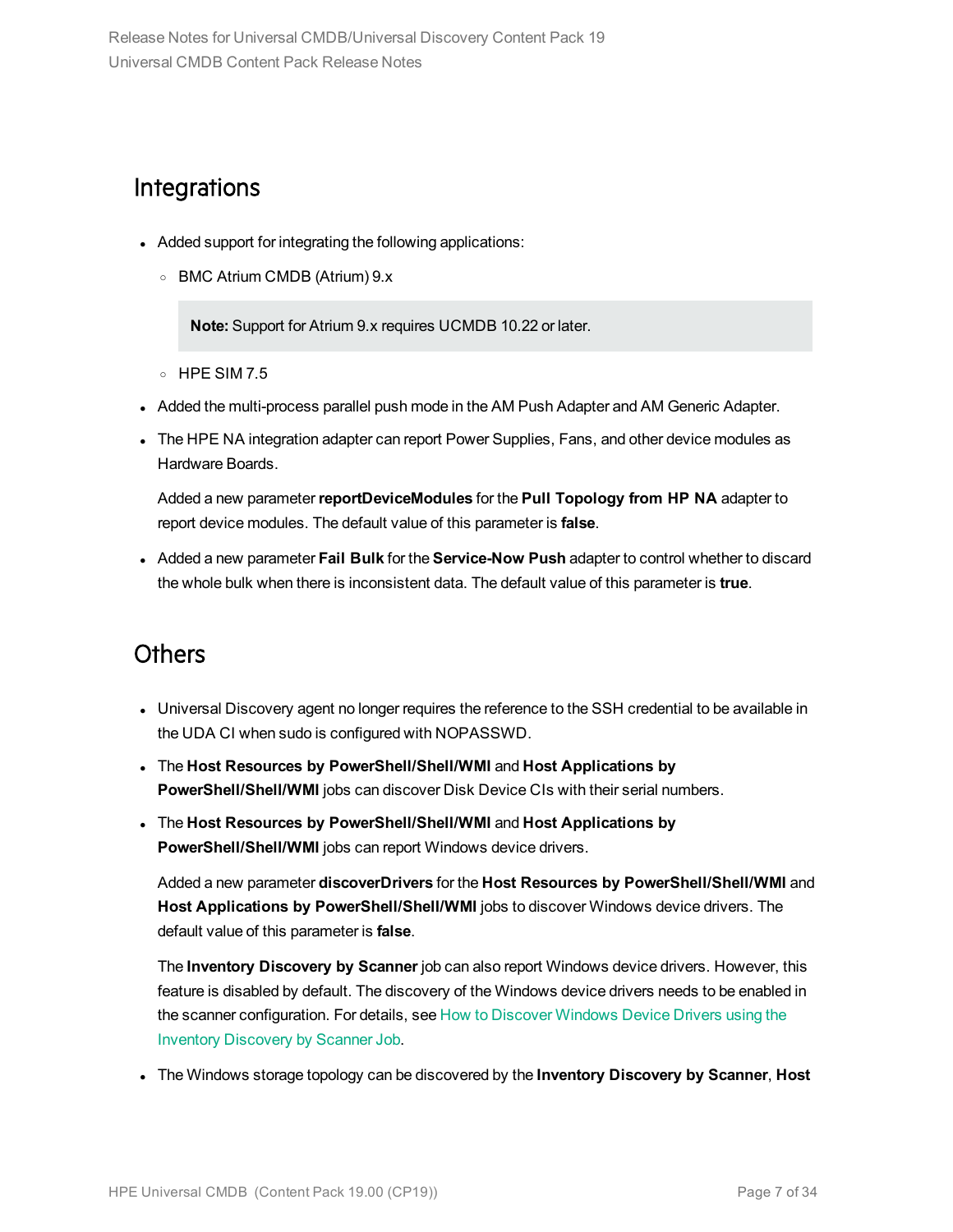#### **Resources by PowerShell/Shell/WMI**, and **Host Applications by PowerShell/Shell/WMI** jobs.

The **Inventory Discovery by Scanner** job reports the storage topology automatically if it exists.

Added a new parameter **discoveriSCSIInfo** for the **Host Resources by PowerShell/Shell/WMI** and **Host Applications by PowerShell/Shell/WMI** jobs to discover the iSCSI information, including iSCSI adapters (initiators, targets) and related disks. The default value of this parameter is **false**.

#### **Note:**

- <sup>o</sup> The discovery of iSCSI adapters using the **Inventory Discovery by Scanner** job requires UCMDB 10.22 CUP1 or later.
- o Only Windows servers (2008 and later versions) support this feature.
- <sup>o</sup> If the namespace **root\microsoft\winodows\storage** does not exist on devices, this feature cannot work.
- Added a new PowerCmd protocol for Windows.

The PowerCmd protocol provides a shell protocol based on the **cmd.exe** shell (similarly to NTCMD and UDA), only this protocol works via the PowerShell remoting capabilities of Windows. It allows the jobs designed to run under NTCMD or UDA to work via the PowerShell remoting Windows feature (also used by the PowerShell protocol).

For more details, see the *UCMDB Discovery and Integrations Content Guide - Supported Content*.

• Added support for Oracle certificate-based authentication.

Added the following settings in the SQL protocol:

- <sup>o</sup> **Key Store File**
- <sup>o</sup> **Key Store Format Type**
- <sup>o</sup> **Key Store Password**
- <sup>o</sup> **Oracle Authentication Services**
- <sup>o</sup> **Trust Store Format Type**

For more details, see the *UCMDB Discovery and Integrations Content Guide - Supported Content*.

- $\bullet$  Scanner version: 10.22.000.219
- Universal Discovery Agent version: 10.22.000.219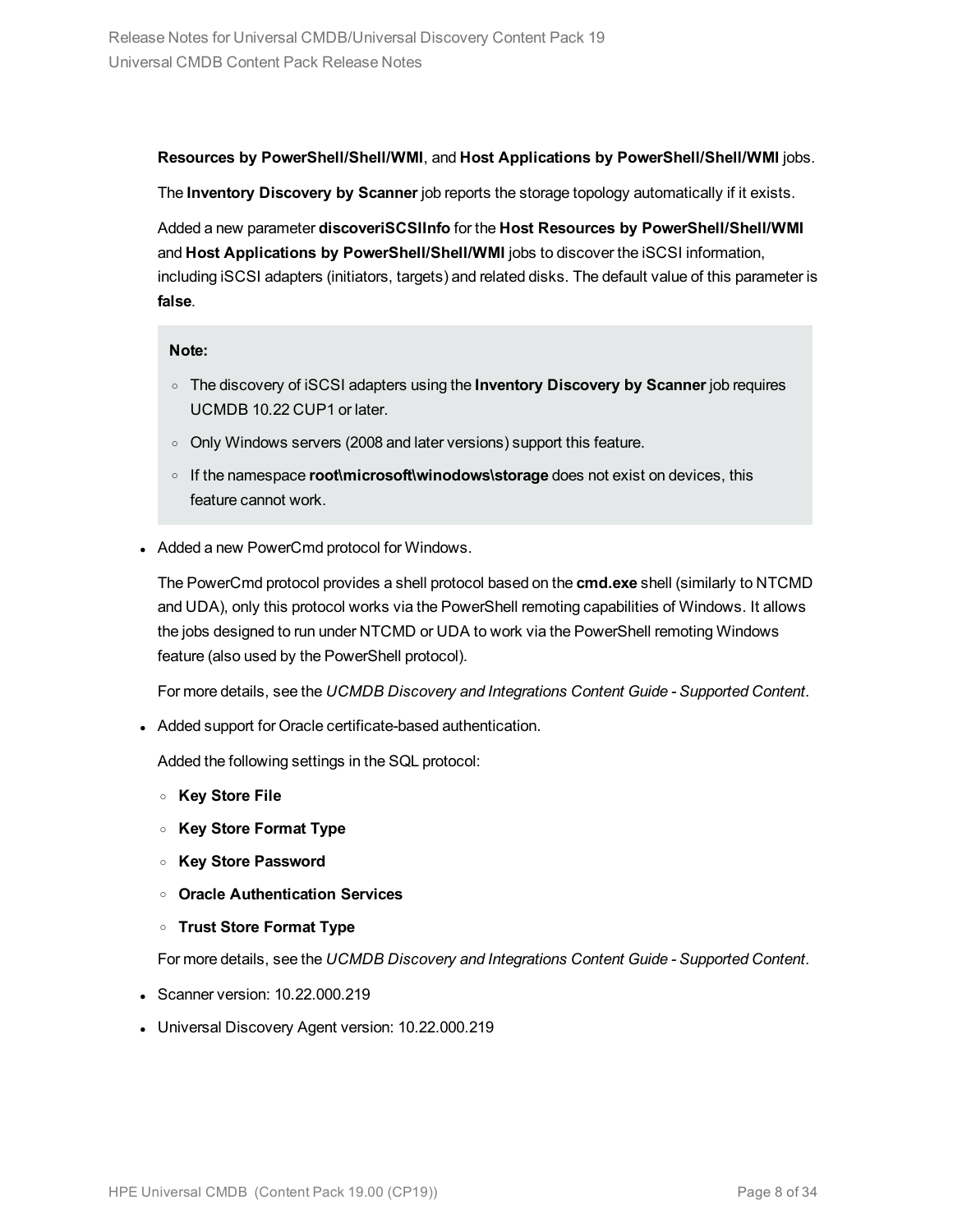# <span id="page-8-0"></span>System Requirements

- CP19 can be installed on:
	- <sup>o</sup> UCMDB 10.11 CUP4 (or a later CUP)
	- $\circ$  UCMDB 10.22 (or with a CUP on top of 10.22)
- You must install UCMDB 10.11 CUP4 (or a later CUP), or 10.22 (or with a CUP on top of 10.22) before installing CP19.

#### **Important Note:**

- Before you deploy CP19 on top of version 10.22, you must install version 10.22 on the UCMDB, UD, and CM servers, and deploy version 10.22 Data Flow Probes. Do not deploy CP19 while you are still updating the Data Flow Probes.
- Before you deploy CP19 on top of version 10.11, you must install 10.11 CUP4 (or a later CUP) on the UCMDB, UD, and CM servers, and deploy version 10.11 Data Flow Probes. Do not deploy CP19 while you are still updating the Data Flow Probes.

For a complete list of system requirements, see the *Universal CMDB Support Matrix* document available from the UCMDB Online Help home page.

For more details, see the *Discovery and [Integrations](https://hpln.hpe.com/node/29199/attachment) Content Guide - Support Matrix* on the **HP Live Network**.

# <span id="page-8-1"></span>Content Pack Installation

The following procedure explains how to install Content Pack 19.00 for Universal CMDB.

**Note:** Rolling back the installation is not supported as it can lead to system inconsistencies. If you are upgrading from earlier versions of the content pack, it is strongly recommended to ensure that you have backed up your database.

#### 1. **Prerequisites**

- $\circ$  The UCMDB Server must be running when you install the Content Pack.
- o During installation, Setup may restart the Probe to load the new content jar file.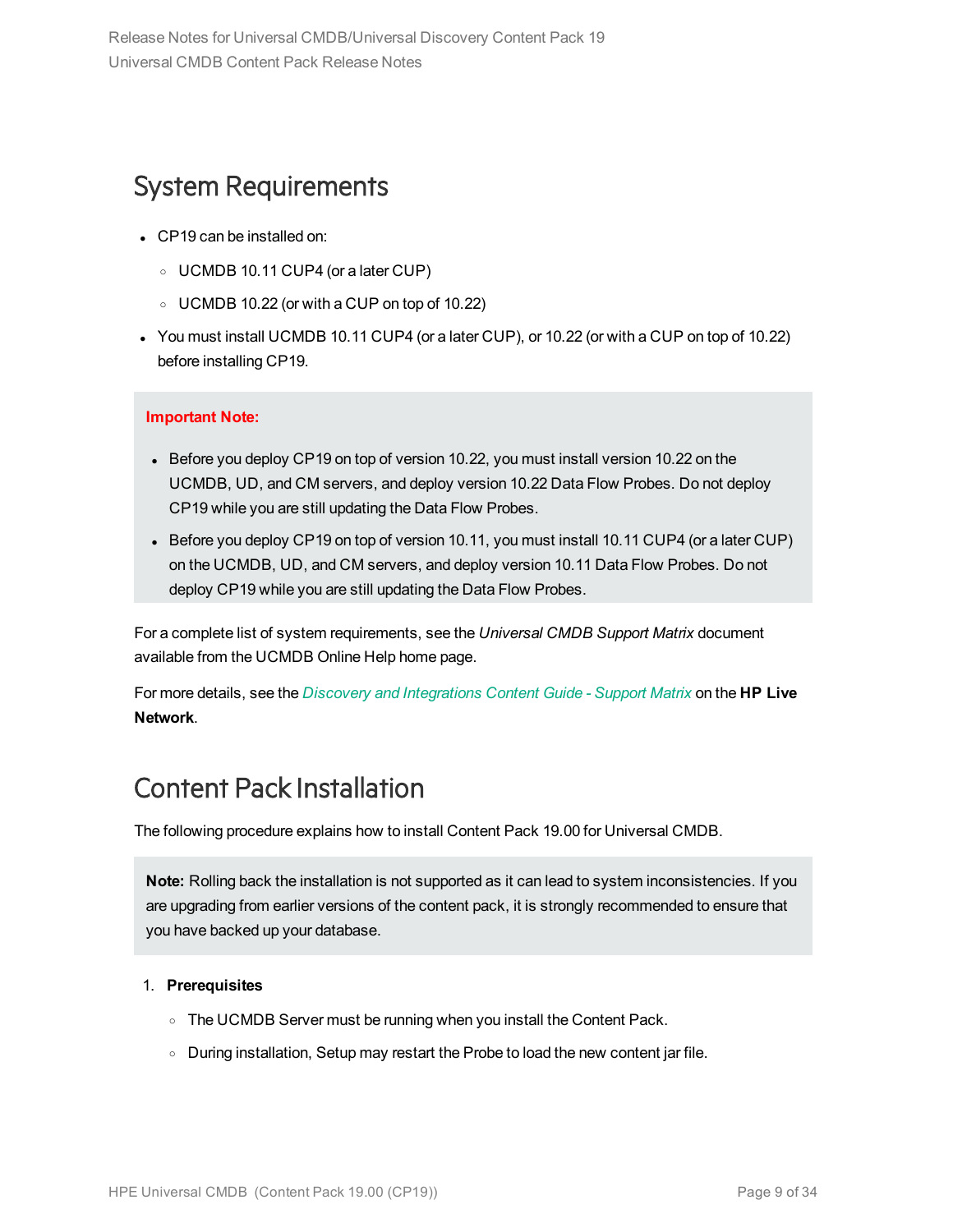<sup>o</sup> Back up your database.

**Note:** If you have deployed the **ASM\_Enhanced.zip** package, delete all Service Connection Point CIs and undeploy the package before you proceed with the installation.

#### 2. **Retrieve the Content Pack 19.00 ZIP file**

The name of the installation file is **CP19\_installation.zip**. This file is located on the HP Live Network Web site [\(https://hpln.hpe.com/](https://hpln.hpe.com/)).

The ZIP file contains the following resources:

- <sup>o</sup> Packages
- <sup>o</sup> Online help
- <sup>o</sup> The *Univeral CMDB Discovery and Integrations Content Guide* PDF files.
- <sup>o</sup> Permissions.pdf

#### 3. **Extract packages from the Content Pack 19.00 ZIP file**

Unpack the contents of the ZIP file to **C:\hp\UCMDB\UCMDBServer**.

#### 4. **Back up existing packages**

a. Launch a Web browser and enter the following address:

#### **http://<FQDN or IP address>:8080/jmx-console**

where **<FQDN or IP address>** is the machine on which UCMDB is installed. Log in using the JMX console authentication credentials.

- b. Click the **UCMDB:service=Packaging Services** link.
- c. In the JMX MBEAN View page, locate the following JMX function: **exportPackages ()**.
	- $\bullet$  In the **customerID** field, enter **1**.
	- . In the **packagesNames** field, leave this field empty to export all packages.
	- . In the **outputDir** field, enter the full path to a directory where UCMDB should place the backed-up packages, for example, **C:\hp\UCMDB\UCMDBServer\content\my\_ packages\_backup**. The directory is created automatically.
	- $\bullet$  In the **userOnly** field, select **False** to export all packages (and not only the user-created packages).
- d. Click **Invoke**.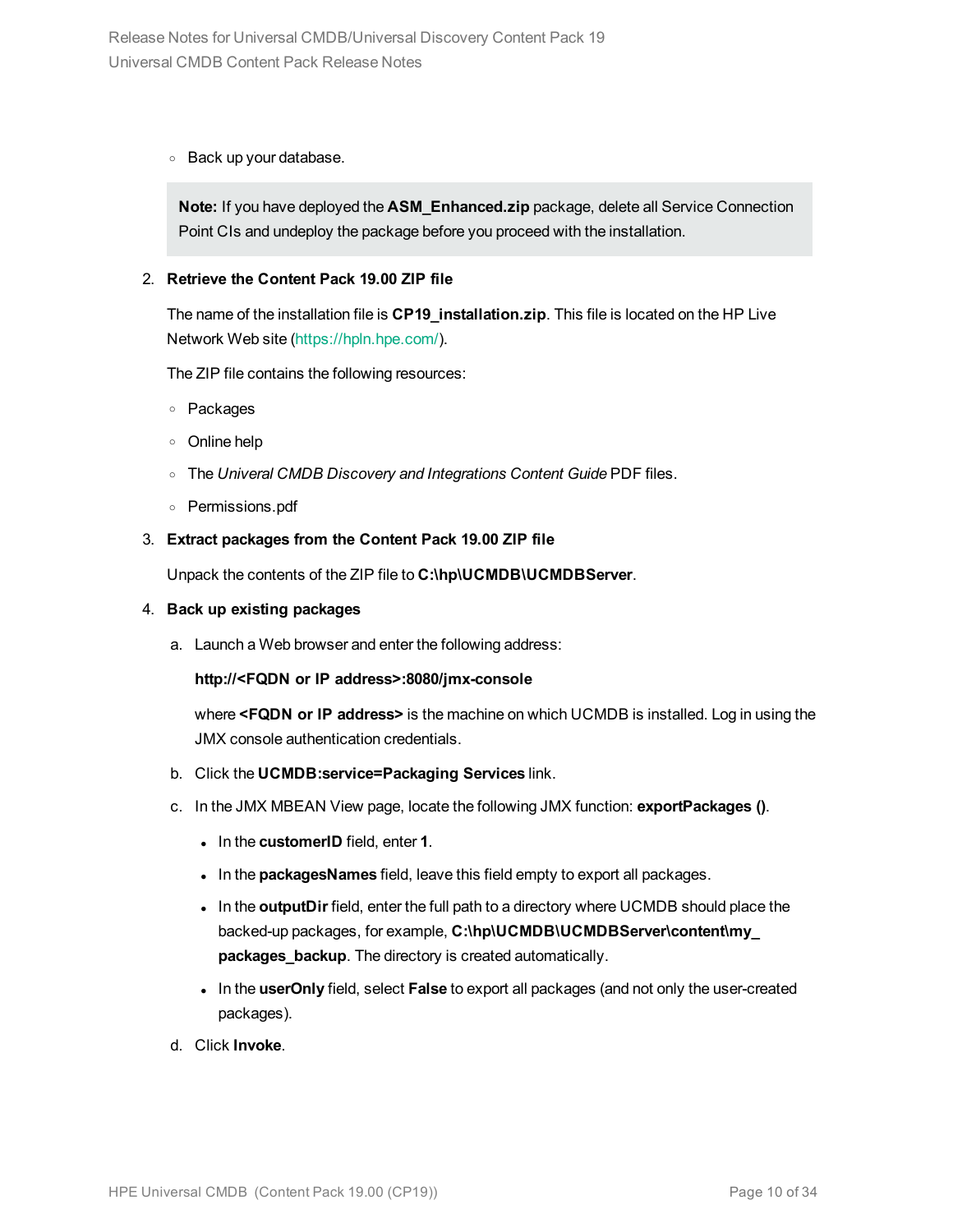- e. Verify that all relevant packages have been backed up to the folder mentioned in the previous step, and that there are no errors in the **mam.packaging.log** file, located in **hp\UCMDB\UCMDBServer\runtime\log**.
- 5. Install Content Pack 19.00

You can install the Content Pack from the Universal CMDB user interface or using the JMX Console.

#### **From Universal CMDB:**

- a. Log in to the UCMDB.
- b. Access the **Package Manager (Administration > Package Manager).**
- c. On the toolbar, click the **Install Content Pack** button.
- d. In the Install Content Pack dialog box that opens, select the required version of the Content Pack and click **Install**.

#### **Using the UCMDB JMX Console:**

- a. Log in to the UCMDB JMX-Console (**<ucmdb-server>:8080/jmx-console**).
- b. Open **UCMDB > Content Pack Services.**
- c. Invoke **displayAvailableContentPackVersions** to see available versions of the Content Pack.
- d. Enter the required version in the version field, and invoke **installContentPack**.

#### 6. **Verify installation**

Verify that there are no errors in the **mam.packaging.log** file, located in **hp\UCMDB\UCMDBServer\runtime\log**.

7. If you are installing the Content Pack on a High Availability system, copy all files from the following folder on the active UCMDB server to the same folder on the passive UCMDB server: **C:\hp\UCMDB\UCMDBServer\runtime\fcmdb\CodeBase\**.

# <span id="page-10-0"></span>Discovery Knowledge Content

Starting from April 2015 to ensure more regular updates to the Normalization Rules and Software Application Index (SAI), the new Inventory Discovery Knowledge Packs are introduced on a monthly schedule.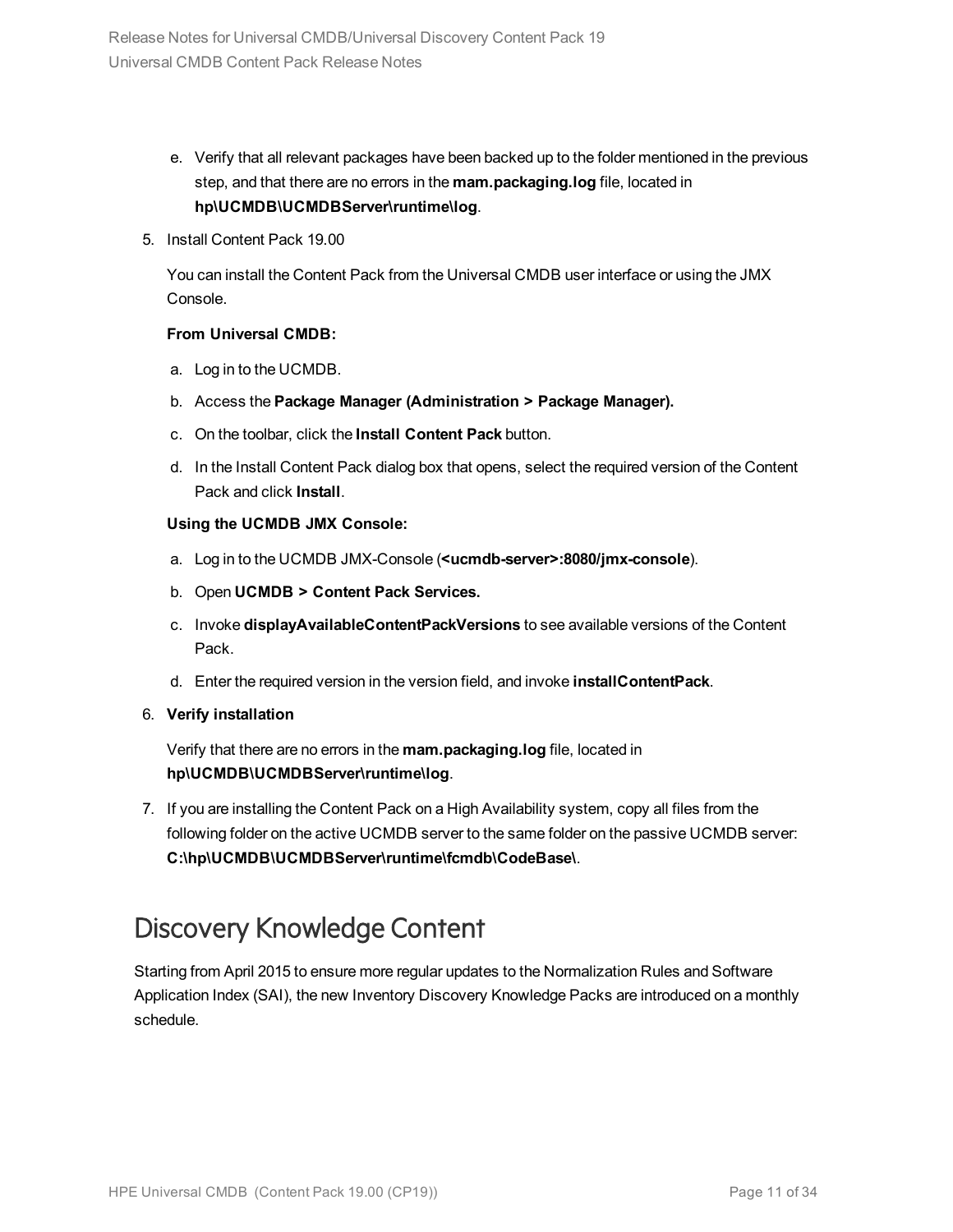Normalization Rules contain information to identify hardware devices in your environment. Normalization Rules determine the device's operating system, application, device family, and model. Then, the Normalization Rules Engine assigns a device type to your device model.

SAI files contain information to identify applications on a discovered node. Universal Discovery employs a number of installed software application recognition techniques, including file-based recognition, version data, and installed package rule-based recognition. The data that is required for this recognition to work is stored in the application library files (SAI).

For details about Normalization Rules and SAI Updates, see *Universal CMDB Inventory Discovery Knowledge Pack Release Notes* available at [https://hpln.hpe.com/contentoffering/inventory](https://hpln.hpe.com/contentoffering/inventory-discovery-knowledge-pack)[discovery-knowledge-pack.](https://hpln.hpe.com/contentoffering/inventory-discovery-knowledge-pack)

Recently released content that is currently included in this version of Universal Discovery can be found on the Universal Discovery Community [\(https://hpln.hpe.com/contentoffering/community-content-ud\)](https://hpln.hpe.com/contentoffering/community-content-ud) website on the HP Live Network.

**Note:** You need an HP Passport user name and password to log in to this site.

# <span id="page-11-0"></span>Accessing Content Pack Documentation

To read the latest versions of the relevant documents, access the following URLs:

- <sup>l</sup> **<http://SERVER\_NAME:PORT/ucmdb-ui>/docs/DDMContent.jsp** Discovery and Integrations Content Guide
- **<http://SERVER\_NAME:PORT/ucmdb-ui>/docs/permissions.jsp** the Permissions document

# <span id="page-11-1"></span>Known Issues, Limitations, and Workarounds

### **Content Pack Installation**

**PROBLEM:** If you have deployed the **ASM\_Enhanced.zip** package before installing Content Pack (CP) 19, you may see the following error message in the Status Report: "ASM\_Enhanced.zip: Package operation has failed".

**Workaround:** To avoid this error message, do the following: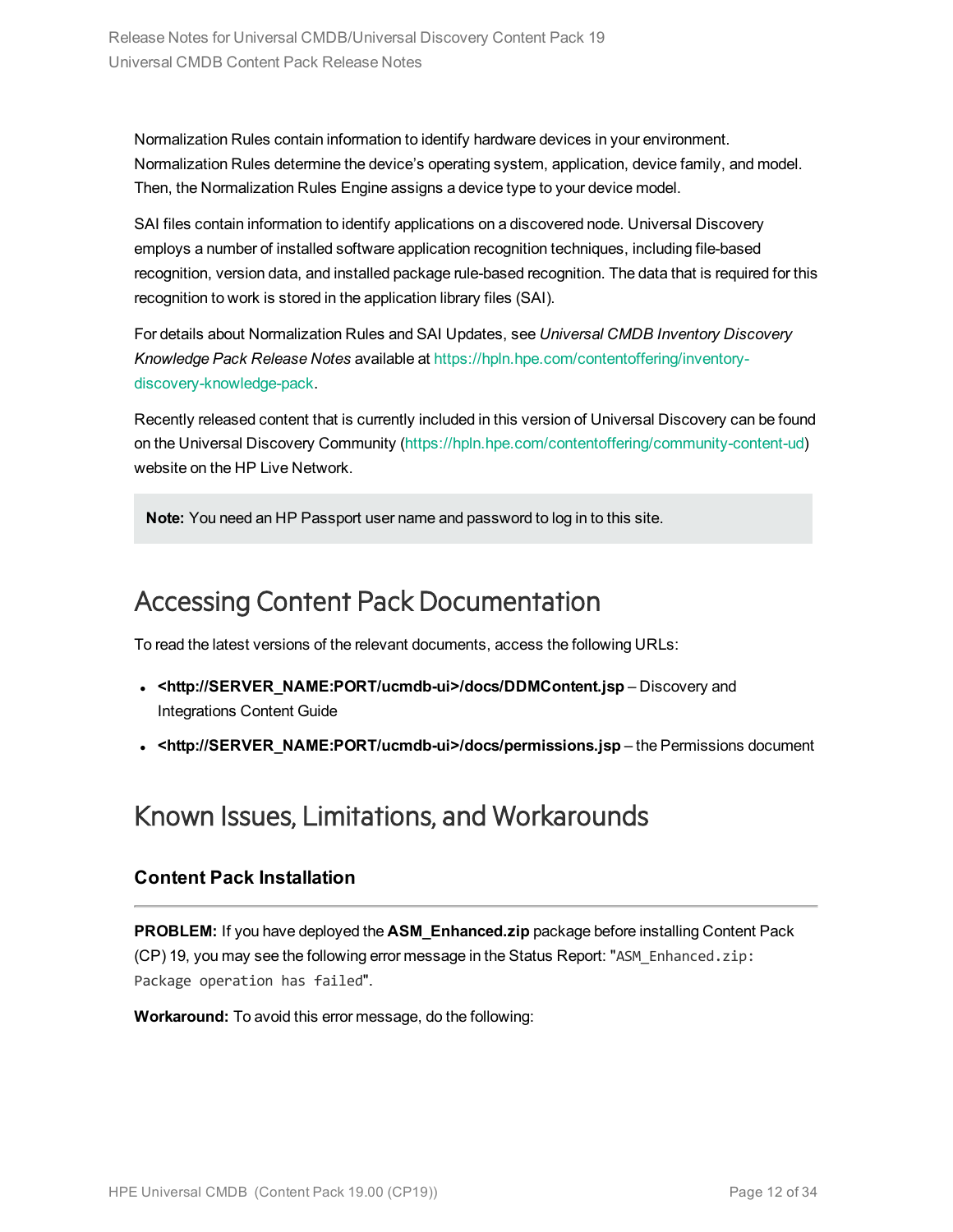- 1. Delete all CIs of the Service Connection Point CI type.
- 2. Undeploy the **ASM\_Enhanced.zip** package.
- 3. Install CP19.

**PROBLEM:** If you deploy CP19 on UCMDB before you upgrade UCMDB to 10.22 (or later), the parent of the ConsumerProvider relationship does not change to Usage but remains as Dependency.

**Workaround:** To resolve this issue, follow these steps:

- 1. Extract the **ASM\_Enhanced.zip** package from the CP19 package.
- 2. Log in to UCMDB, and then go to **Administration > Package Manager**.
- 3. Deploy the **ASM\_Enhanced.zip** package that you just extracted.

### **Content Pack Upgrade**

**PROBLEM:** CP19 documentation fails to upgrade to the latest version March 2016.

**Workaround:** Do the following to manually upgrade CP19 documentation:

- 1. Stop the UCMDB server.
- 2. Extract the **CP19.zip** package.
- 3. Copy all files from the **docs** folder to the *<UCMDB\_Server\_Home>***\deploy\cpdocs\docs\eng\pdfs** folder to replace the existing files.
- 4. Copy all files from the **onlinehelp** folder to the *<UCMDB\_Server\_Home>***\deploy\cpdocs\docs\eng\doc\_lib** folder to replace the existing files.
- 5. Start the UCMDB server.

**PROBLEM:** When upgrading the Content Pack (CP), if the old CIM driver is not removed, the new CIM driver that is introduced in the new CP will not take effect, causing the Storage Management Initiative Specification (SMI-S) discovery jobs that need the new driver to fail.

**Workaround:** Manually remove the **sblim-cim-client.jar** file from the *<DataFlowProbe\_ Home>***\content\lib** directory.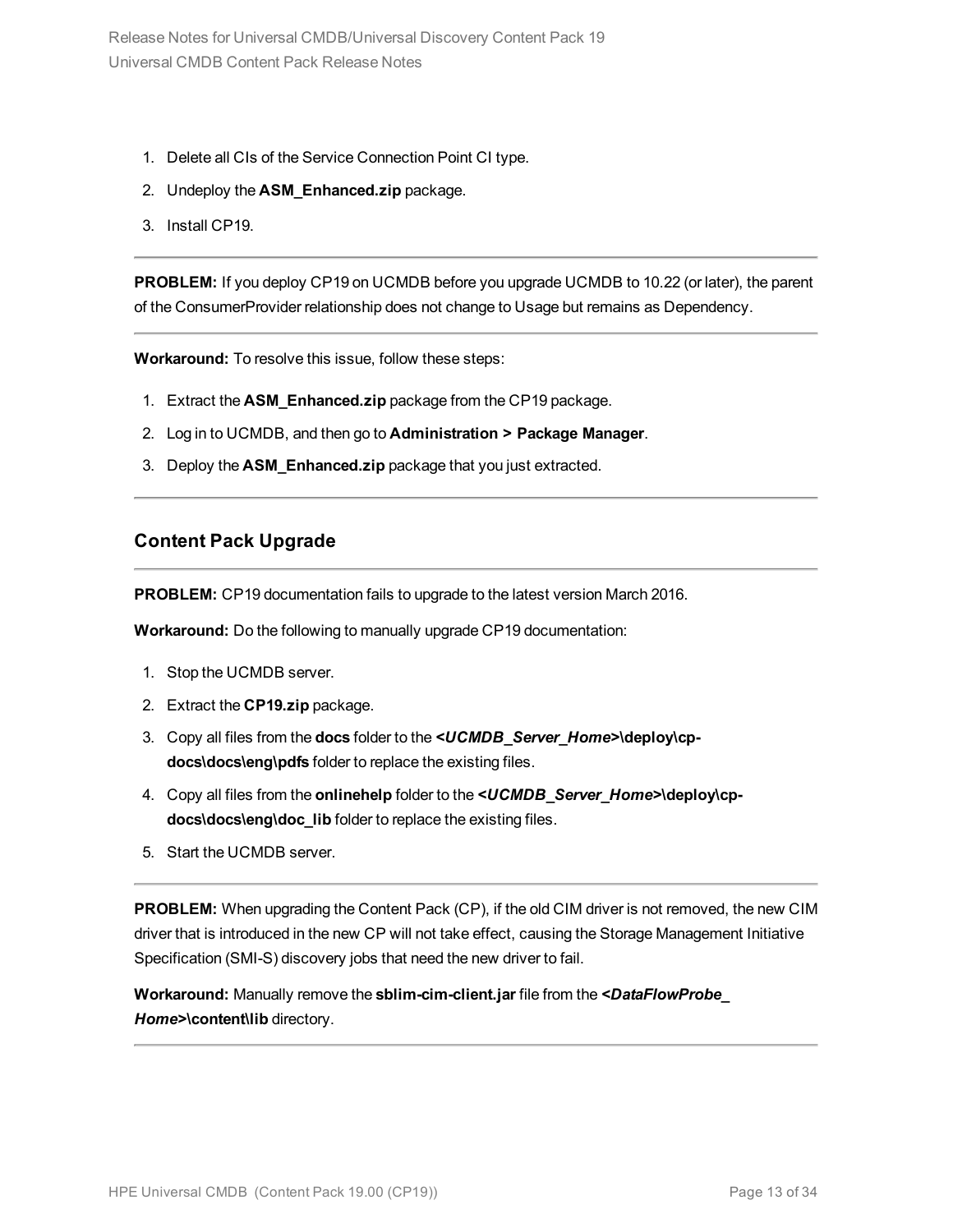**PROBLEM:** After you upgrade from UCMDB 10.20 to 10.21 or 10.22, the following jobs are moved to the **<<No module>>** group in the **Discovery Modules** tree.

- DB2 Dependencies
- F5 BIG0IP LTM Tunnel Job
- IIS Application dependencies via URL
- IIS Application dependencies via WebService
- J2EE Application Dependencies via Context Root
- <sup>l</sup> J2EE Application Dependencies via JNDI
- J2EE Application Dependencies via WebService
- JEE WebSphere Connections by JMX for Top-down
- **.** JMS Destination Dependencies via JNDI
- MessageQueue Dependencies via JNDI
- Next-Hop Provider for Running Software
- Next-Hop Provider
- Oracle Access Management Dependencies
- Oracle Dependencies
- Oracle Schema Dependencies
- Running Software Dependencies via TCP Connection
- Running Software Dependencies via URL
- SQL Server Dependencies
- Tomcat Application dependencies via URL
- URL Resolver
- Web Server Dependencies via URL

These jobs are no longer useful for any task.

**Workaround:** You can either delete them manually or leave them in the **Discovery Modules** tree.

### **Universal Discovery - General**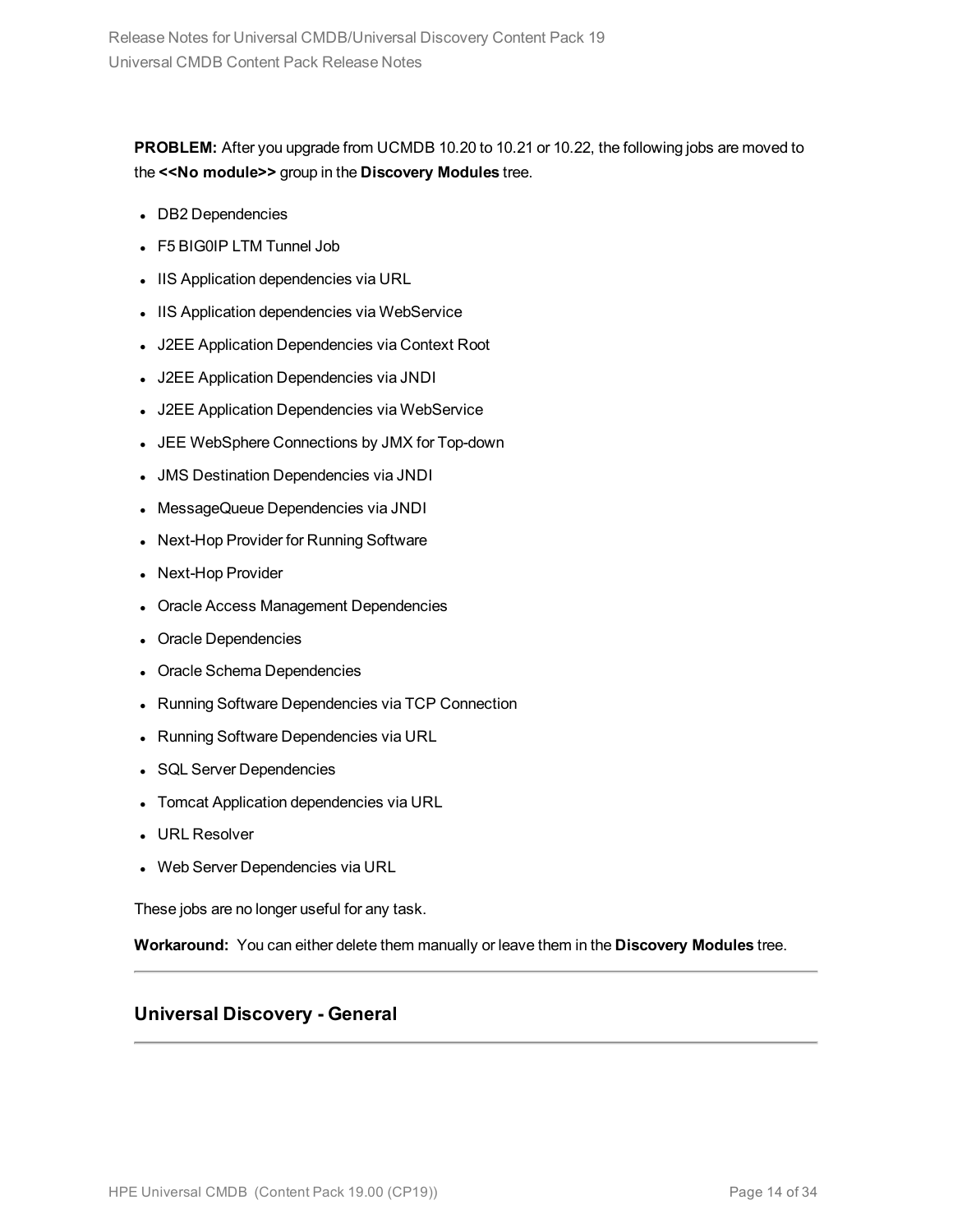**LIMITATION:** CP19 does not contain the latest MindTerm jar file (**mindterm-4.1.5.jar**), which is provided by UCMDB 10.20 and later versions.

**Workaround:** If you are using UCMDB 10.11 and want to upgrade your MindTerm from version 4.0beta6 to 4.1.5, contact HPE support and refer to the hotfix for QCCR1H90627.

### **Universal Discovery - Content**

**PROBLEM:** (**db2\_ipse\_only** trigger query only) The **DB2 Universal Database Connection by SQL** job returns "No credentials defined for the triggered IP" error. The triggered CIs that are triggered by the **db2** ipse only trigger query have no associated database instance, which is required to establish a connection. Then the job will get a database name from the DB2 credential. When no database name is defined in the DB2 credential, the job returns the error. (QCCR1H99802)

**Workaround:** When using the **db2** ipse only trigger query, it requires a database name in the DB2 credential. Make sure you define a database name in the DB2 credential.

**PROBLEM:** When running the **Mainframe topology by SNMP** job and the Mainframe by EView discovery jobs, the zOS and Mainframe Logical Partition CI types that are discovered get merged. (QCCR1H97603)

**Workaround:** Do not use the **Mainframe topology by SNMP** job when you run the Mainframe by EView discovery jobs. If you have run the Mainframe topology by SNMP discovery before installing the EView mainframe agent, HPE recommends you to deactivate this discovery and delete any CIs that are created by this discovery.

**LIMITATION:** Child CIs are no longer included in reconciliation rules when considering identification for Business Applications. An optional identifier based on the ID (App\_ID) can be used to uniquely identify each Business Application CI. Business Applications that are synced from external sources must have a unique name or ID in order to be included during data synchronization. Note that multiple Business Applications with the same name and no ID will not be synchronized.

Additional CI types for which child CIs are no longer included in reconciliation rules are Business Process, Business Service, CI Collection, Business Transaction Flow, and Dynamic Node Group. No optional identifier can be specified for these CI types.

#### **Workaround:** None.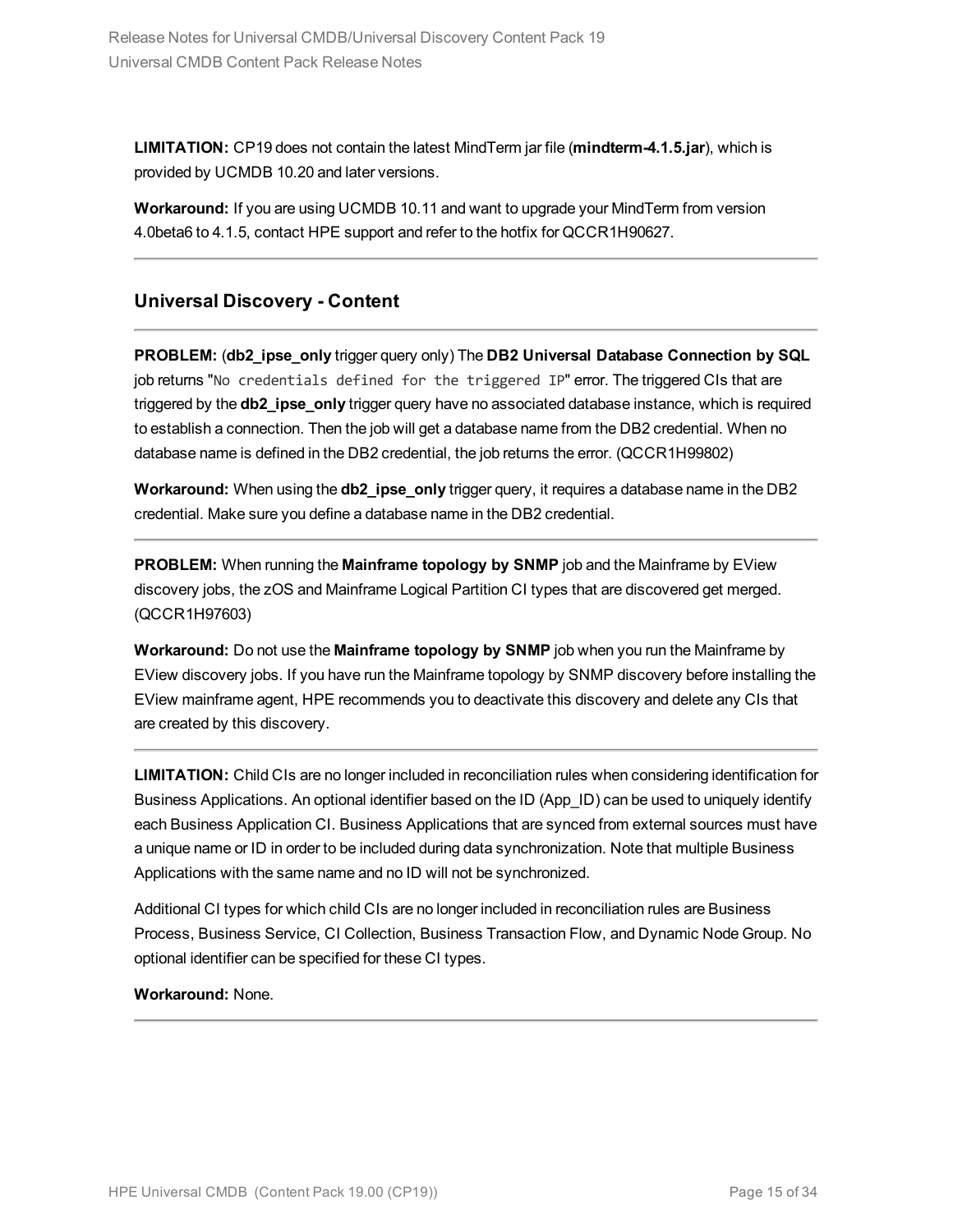**LIMITATION:** The **vCloud Director by vCloud API** and **vCloud Director URL by vCloud API** jobs do not automatically discover VMware vCloud, because the **httpcore.jar** and **httpclient.jar** files no longer exist in the **<Probe>/content/lib** folder.

**Workaround:** To fix this issue, copy the **httpcore.jar** and **httpclient.jar** files from the **<Probe>/discoveryResources/http** folder to the **<Probe>/content/lib** folder.

### **Integrations**

**PROBLEM:** In UCMDB 10.22 (or later), after deploying the **ServiceNow\_pull\_integration\_patch.zip** patch, the ServiceNow integration does not work anymore.

**Workaround:** When deploying the **ServiceNow\_pull\_integration\_patch.zip** patch on UCMDB 10.22 (or later), do not overwrite the existing files **httplib.py** and **urllib2.py** in the *<DataFlowProbe\_ Home>***/jython/lib** directory. This is because Jython is upgraded to version 2.7 in UCMDB version 10.22.

**LIMITATION:** Data population into UCMDB using ServiceNow integration jobs fail because a package called "suds" is missing.

**Workaround:** To fix this issue, download and install a patch on the Data Flow Probe to supply the missing package as follows:

- 1. Download the **ServiceNow\_pull\_integration\_patch.zip** file from the *<UCMDB\_Server\_ Home>***\DataFlowProbe\runtime\probeManager\discoveryResources\ Service-Now-Pull** folder.
- 2. Extract the patch archive into the Data Flow Probe's installation folder. As a result, the *<DataFlowProbe\_Home>***/jython/suds** folder is created, and two files (*<DataFlowProbe\_ Home>***/jython/httplib.py** and *<DataFlowProbe\_Home>***/jython/ urllib2.py**) are updated. You do not need to restart the Data Flow Probe.

### **FIPS Mode**

**LIMITATION:** When the FIPS mode is on, the Universal Discovery Agent cannot start on the non-FIPS compliant HP-UX HPPA platform. Therefore, the FIPS mode for the Universal Discovery Agent is turned off in order to run the Universal Discovery Agent on the HP-UX HPPA platform. (QCCR1H100684)

**Workaround:** None.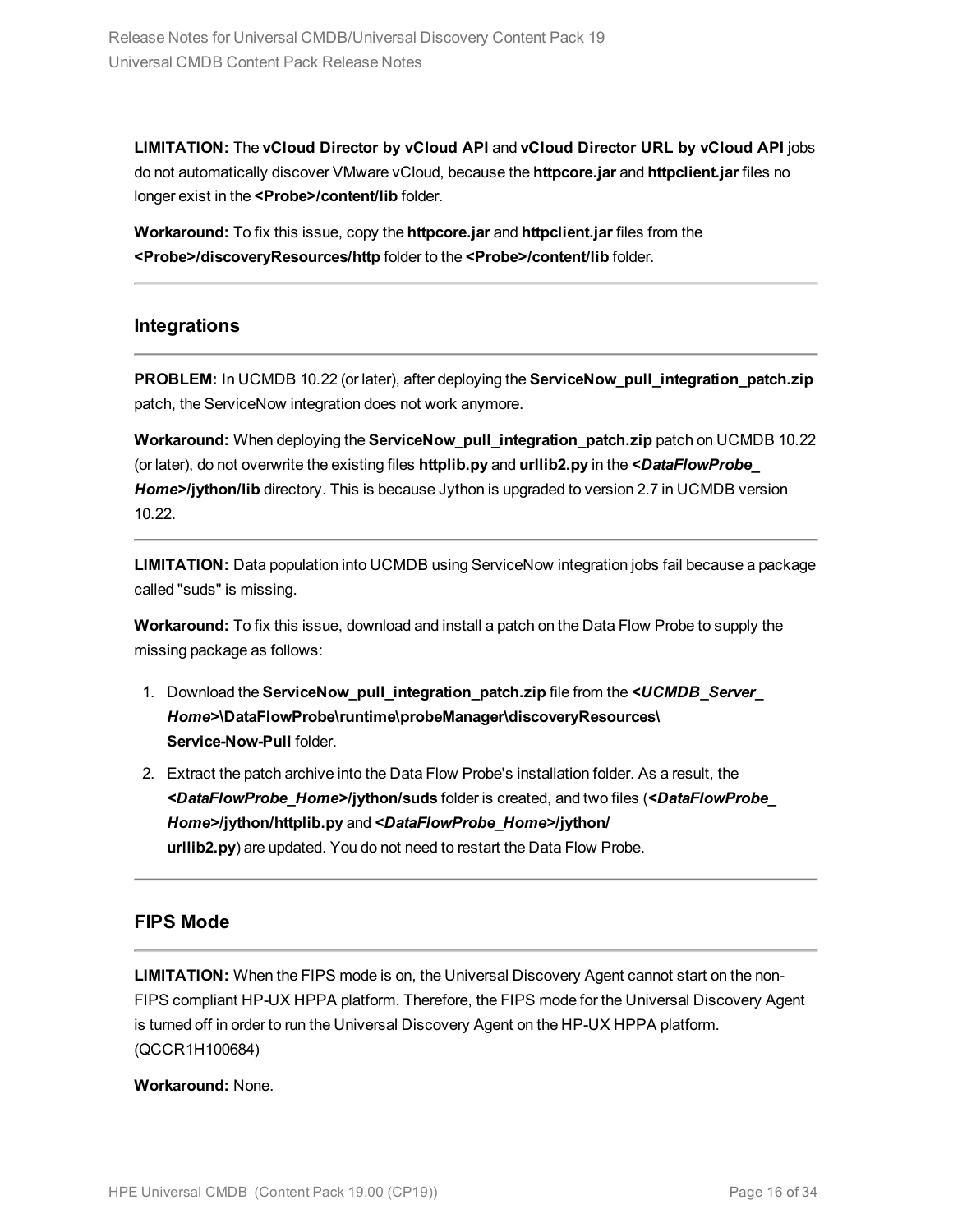### **Inventory Discovery**

**PROBLEM:** When setting the **enableSSHSharedHomeDir** parameter to **true**, running the agentless **Inventory Discovery by Scanner** job fails on Linux platforms. (QCCR1H100769)

**Workaround:** To run the agentless **Inventory Discovery by Scanner** job successfully on Linux platforms,

- 1. On your Linux instance, locate and open the **/etc/exports** file.
- 2. Add the **no\_root\_squash** parameter to the shared directory information.

For example, if you have the following line in the file:

```
/home *(rw)
```
where /home is shared directory, **\*** means that everyone has access to it.

Then, add **no\_root\_squash** into the line as follows:

```
/home *(rw,no_root_squash)
```
<span id="page-16-0"></span>3. Save the change.

### Service Manager Integration Known Issues and Limitations

| <b>Global ID</b> | <b>Description</b>                                                                                                                                                             | Workaround  |
|------------------|--------------------------------------------------------------------------------------------------------------------------------------------------------------------------------|-------------|
| QCCR1E118141     | Cannot disable a field that does not have a mapping<br>entry configured in the federation configuration file<br>(smFedConf.xml).                                               | None        |
| QCCR1E119726     | Structure fields are not supported for pushing CIs<br>from UCMDB to Service Manager.                                                                                           | None        |
| QCCR1E119141     | The 'Ignore on null' option is not supported for data<br>push from UCMDB to Service Manager.                                                                                   | <b>None</b> |
| QCCR1E117760     | The Visual Mapping tool is not disabled for some<br>out-of-the-box XML mapping scripts in which the<br>external class cannot be displayed in the External<br>Class Model pane. | None        |
|                  | Such out-of-the-box mapping scripts include:                                                                                                                                   |             |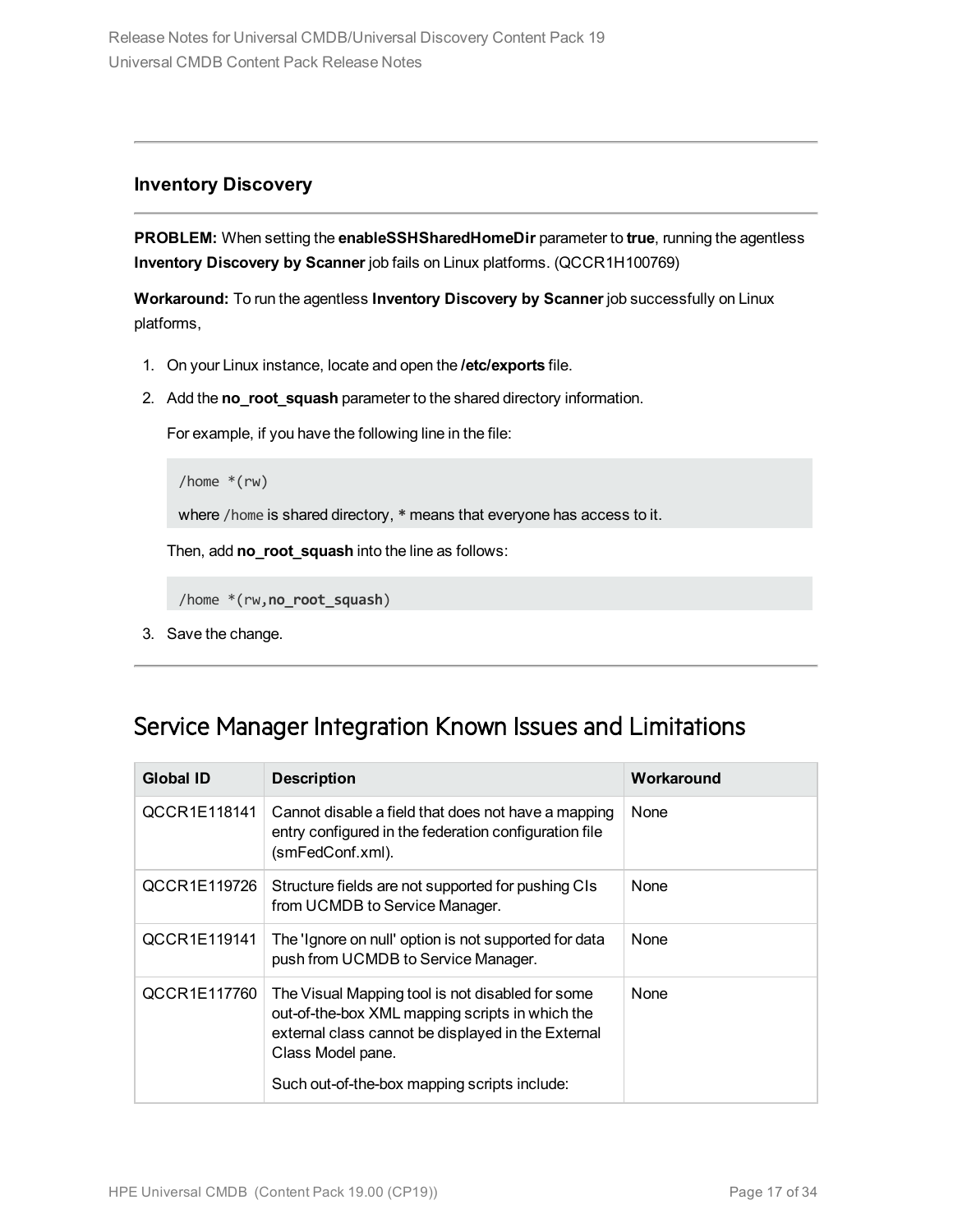| <b>Global ID</b> | <b>Description</b>                                                                                                                                                                                                                                                                                     | Workaround                                                                                                                                                          |
|------------------|--------------------------------------------------------------------------------------------------------------------------------------------------------------------------------------------------------------------------------------------------------------------------------------------------------|---------------------------------------------------------------------------------------------------------------------------------------------------------------------|
|                  | • CLIP Downtime Population mapping script                                                                                                                                                                                                                                                              |                                                                                                                                                                     |
|                  | Relationship push and population mapping<br>scripts                                                                                                                                                                                                                                                    |                                                                                                                                                                     |
|                  | Federation mapping scripts                                                                                                                                                                                                                                                                             |                                                                                                                                                                     |
| QCCR1E118871     | If a TQL query has different exposed fields for the<br>child CI types of the root, the Visual Mapping tool<br>cannot display all of the exposed fields. As a result,<br>you cannot configure mapping for fields that are not<br>displayed by using a drag and drop in the Visual<br>Mapping interface. | Configure mapping for the<br>fields directly in the XML<br>editor. Alternatively, split<br>the query into multiple<br>ones and then use the<br>Visual Mapping tool. |
| QCCR1E119548     | CI relationship deletions cannot be synchronized to<br>UCMDB through population.                                                                                                                                                                                                                       |                                                                                                                                                                     |

# <span id="page-17-0"></span>Enhancement Requests

This release includes the following enhancement type fixes.

| <b>Global ID</b> | <b>Problem</b>                                                                                                                                                             | <b>Solution</b>                                                                                                                                                                                                                                                                |
|------------------|----------------------------------------------------------------------------------------------------------------------------------------------------------------------------|--------------------------------------------------------------------------------------------------------------------------------------------------------------------------------------------------------------------------------------------------------------------------------|
| QCCR1H38741      | This is a request to support the<br>Brocade optical switches discovery.                                                                                                    | Added support for the new namespace<br>root/brocade1 under the SMI-S<br>discovery job, which is for the Brocade<br>optical switches. The SMI-S discovery<br>can discover the model including the<br>Storage Fabric, Switch, Host, FC Port<br>CI types and their relationships. |
| QCCR1H80453      | The current discovery of HanaDB or<br>MaxDB is done in two steps:                                                                                                          | HanaDB and MaxDB can now also be<br>discovered via the SQL protocol.                                                                                                                                                                                                           |
|                  | The Host Applications by Shell<br>1.<br>job to identify processes and DB<br>Cls                                                                                            |                                                                                                                                                                                                                                                                                |
|                  | The HanaDB by Shell or MaxDB<br>2.<br>by Shell job to make deep dive<br>discovery                                                                                          |                                                                                                                                                                                                                                                                                |
|                  | Both steps are performed with the<br>same OS discovery user. So users<br>have to take care of the DB discovery<br>rights for the OS user account used in<br>the discovery. |                                                                                                                                                                                                                                                                                |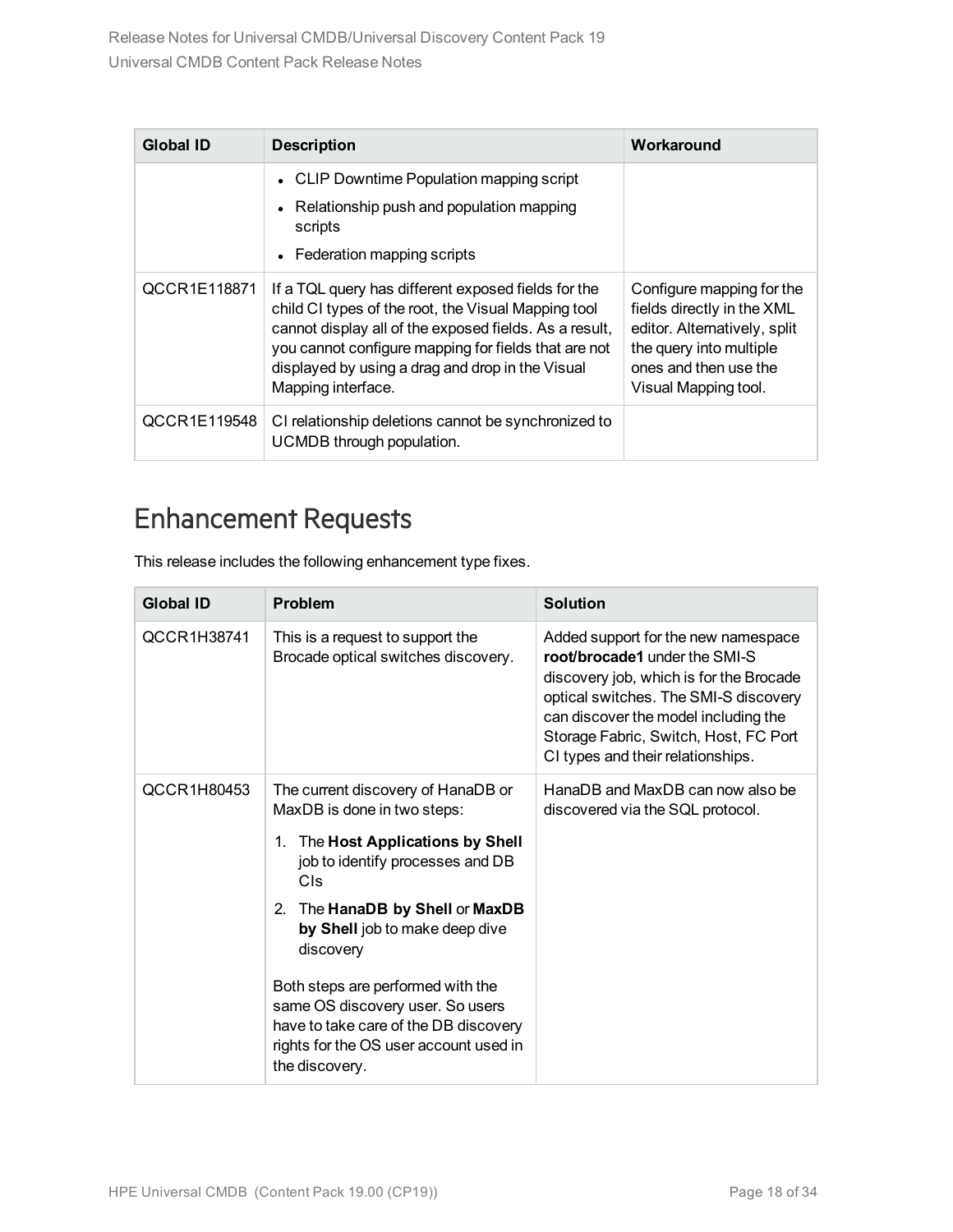| <b>Global ID</b> | <b>Problem</b>                                                                                                                                                                                                                                                   | <b>Solution</b>                                                                                                                                                                                                                                                                                                                                                                                                                                                                                                                                                                                                                                                                                |
|------------------|------------------------------------------------------------------------------------------------------------------------------------------------------------------------------------------------------------------------------------------------------------------|------------------------------------------------------------------------------------------------------------------------------------------------------------------------------------------------------------------------------------------------------------------------------------------------------------------------------------------------------------------------------------------------------------------------------------------------------------------------------------------------------------------------------------------------------------------------------------------------------------------------------------------------------------------------------------------------|
| QCCR1H100016     | WebSphere 8 should be fully<br>supported.                                                                                                                                                                                                                        | Added a new job JEE WebSphere<br>Liberty Core by Shell to support<br>WebSphere Liberty Core Edition.                                                                                                                                                                                                                                                                                                                                                                                                                                                                                                                                                                                           |
| QCCR1H101028     | Users cannot use certificates for<br>authentication in the Oracle database<br>connection jobs.                                                                                                                                                                   | Added the following settings in the SQL<br>protocol:<br><b>Key Store File</b><br>$\bullet$<br><b>Key Store Format Type</b><br><b>Key Store Password</b><br><b>Oracle Authentication Services</b><br><b>Trust Store Format Type</b><br>For more details, see the UCMDB<br>Discovery and Integrations Content<br>Guide - Supported Content.                                                                                                                                                                                                                                                                                                                                                      |
| QCCR1H101437     | Jobs fail while attempting to run<br>commands that should use sudo on<br>AIX systems where the Universal<br>Discovery agent is running under a<br>non-root account with configured sudo<br>permissions and sudoers is<br>configured with the NOPASSWD<br>option. | Universal Discovery agent tries sudo<br>commands without the password when<br>the password cannot be retrieved.                                                                                                                                                                                                                                                                                                                                                                                                                                                                                                                                                                                |
| QCCR1H101908     | Windows device drivers cannot be<br>discovered.                                                                                                                                                                                                                  | The Host Resources by<br>PowerShell/Shell/WMI and Host<br><b>Applications by</b><br>PowerShell/Shell/WMI jobs can now<br>report Windows device drivers.<br>Added a new parameter<br>discoverDrivers for the Host<br><b>Resources by PowerShell/Shell/WMI</b><br>and Host Applications by<br>PowerShell/Shell/WMI jobs to<br>discover Windows device drivers. The<br>default value of this parameter is false.<br>The Inventory Discovery by Scanner<br>job can also report Windows device<br>drivers. However, this feature is<br>disabled by default. The discovery of<br>the Windows device drivers needs to be<br>enabled in the scanner configuration.<br>For details, see How to Discover |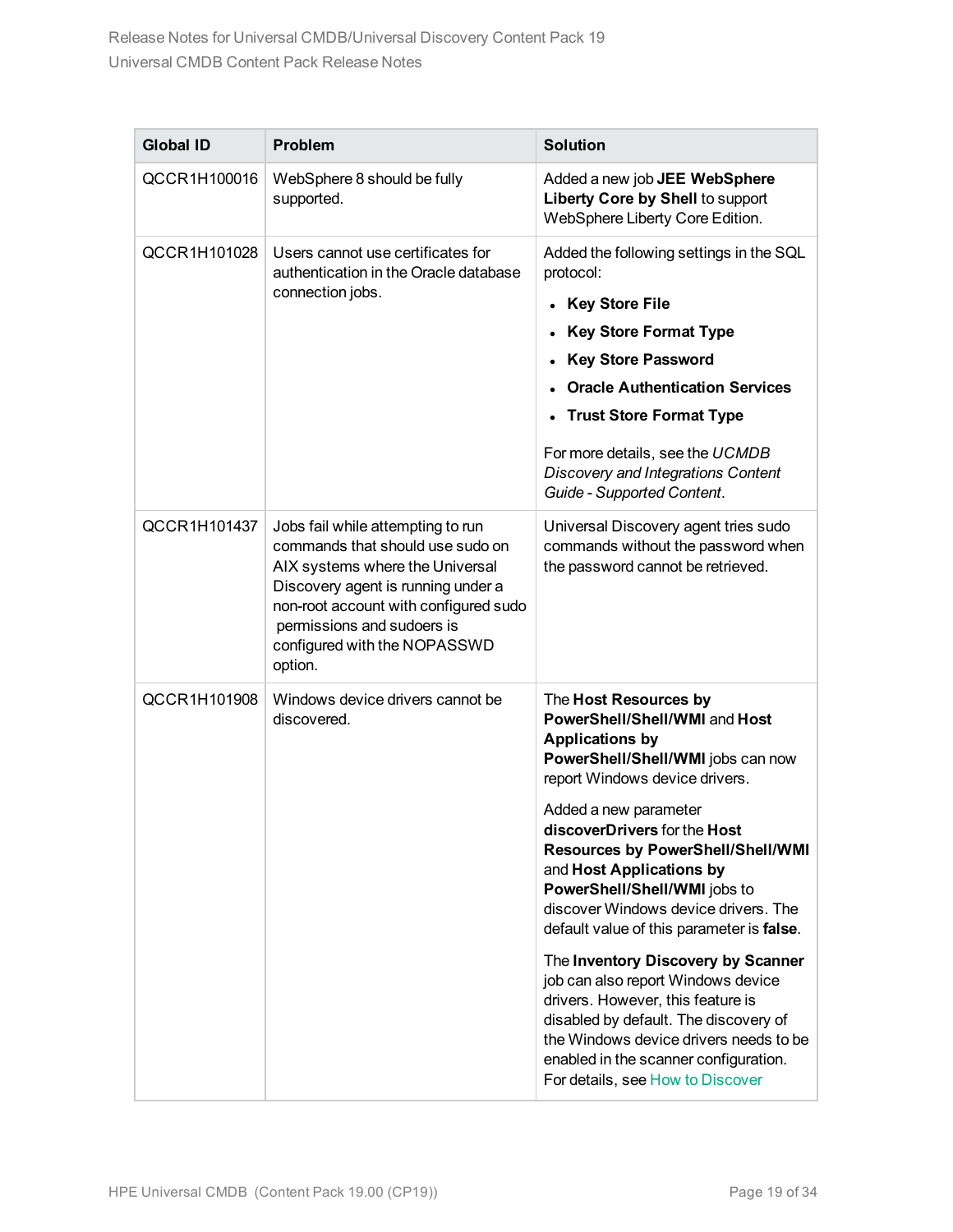| <b>Global ID</b> | Problem                                                                                                      | <b>Solution</b>                                                                                                                                                                                                                                                                                                             |
|------------------|--------------------------------------------------------------------------------------------------------------|-----------------------------------------------------------------------------------------------------------------------------------------------------------------------------------------------------------------------------------------------------------------------------------------------------------------------------|
|                  |                                                                                                              | <b>Windows Device Drivers using the</b><br>Inventory Discovery by Scanner Job.                                                                                                                                                                                                                                              |
| QCCR1H101982     | The discovery of Diskless Blade<br>Server's File System does not work<br>correctly.                          | Now the Windows storage topology can<br>be discovered by the Inventory<br><b>Discovery by Scanner, Host</b><br><b>Resources by</b><br>PowerShell/Shell/WMI, and Host<br><b>Applications by</b><br>PowerShell/Shell/WMI jobs.                                                                                                |
|                  |                                                                                                              | The Inventory Discovery by Scanner<br>job reports the storage topology<br>automatically if it exists.                                                                                                                                                                                                                       |
|                  |                                                                                                              | Added a new parameter<br>discoveriSCSIInfo for the Host<br><b>Resources by PowerShell/Shell/WMI</b><br>and Host Applications by<br>PowerShell/Shell/WMI jobs to<br>discover the iSCSI information,<br>including iSCSI adapters (initiators,<br>targets) and related disks. The default<br>value of this parameter is false. |
|                  |                                                                                                              | Note:                                                                                                                                                                                                                                                                                                                       |
|                  |                                                                                                              | • The discovery of iSCSI<br>adapters using the Inventory<br>Discovery by Scanner job<br>requires UCMDB 10.22 CUP1<br>or later.<br>Only Windows servers (2008<br>and later versions) support this<br>feature.                                                                                                                |
|                  |                                                                                                              | If the namespace<br>root\microsoft\winodows\sto<br>rage does not exist on devices,<br>this feature cannot work.                                                                                                                                                                                                             |
| QCCR1H102010     | The Web Server by Shell job cannot<br>discover all nested configuration files<br>inside the top one.         | The Web Server by Shell job now<br>discovers nested configuration files<br>recursively.                                                                                                                                                                                                                                     |
| QCCR1H102191     | The Host Applications by Shell job<br>fails to discover DB2 instances<br>because the profile path of the DB2 | The Host Applications by Shell job<br>now discovers DB2 instances properly.                                                                                                                                                                                                                                                 |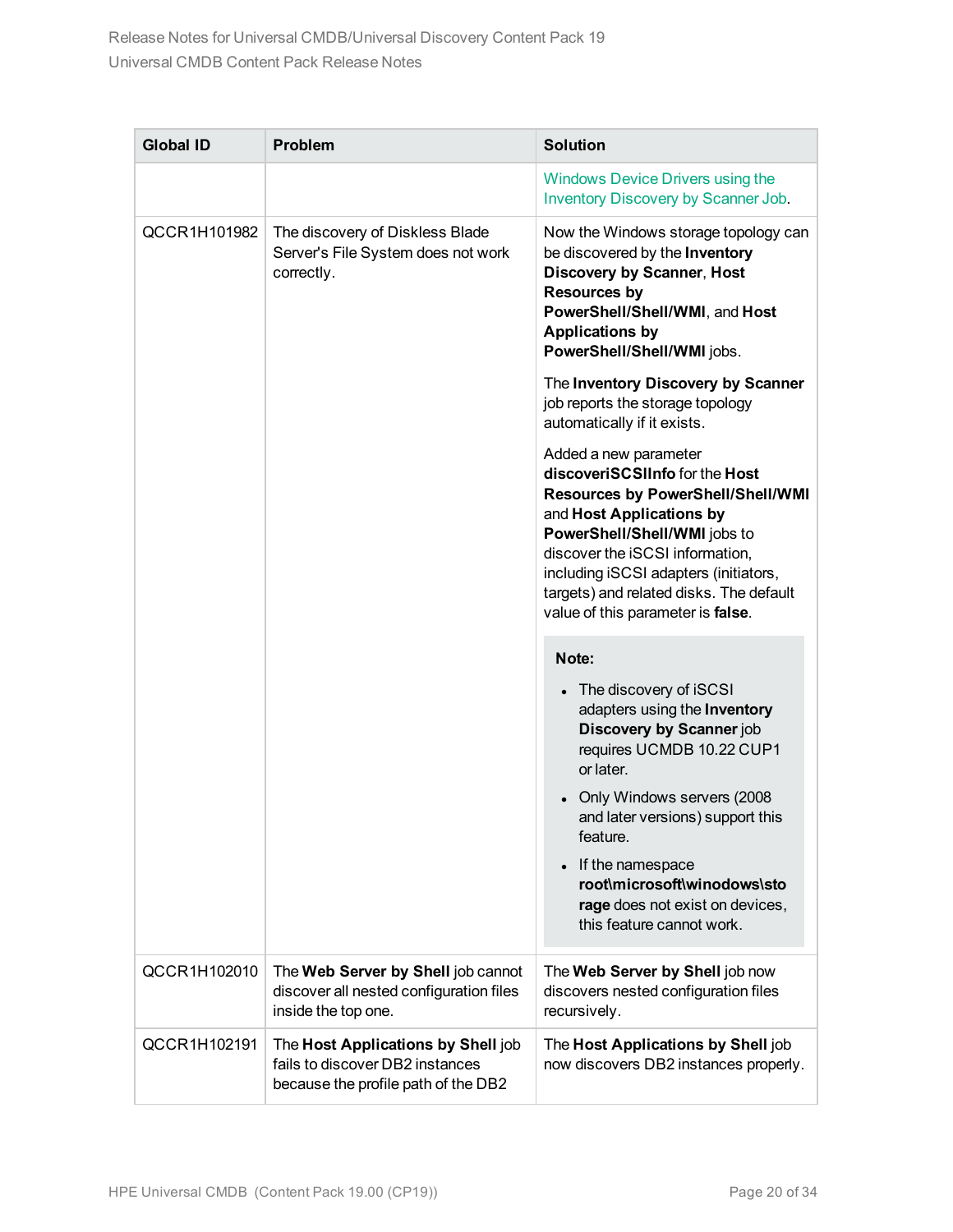| <b>Global ID</b> | <b>Problem</b>                                                                                                                                                                                                                                                                                                                                                                                                                                                                      | <b>Solution</b>                                                                                                                                                                                                                                                                                     |
|------------------|-------------------------------------------------------------------------------------------------------------------------------------------------------------------------------------------------------------------------------------------------------------------------------------------------------------------------------------------------------------------------------------------------------------------------------------------------------------------------------------|-----------------------------------------------------------------------------------------------------------------------------------------------------------------------------------------------------------------------------------------------------------------------------------------------------|
|                  | instance is not set correctly.                                                                                                                                                                                                                                                                                                                                                                                                                                                      |                                                                                                                                                                                                                                                                                                     |
| QCCR1H102690     | Universal Discovery should support<br>the discovery of serial numbers of disk<br>devices.                                                                                                                                                                                                                                                                                                                                                                                           | The Host Resources by<br>PowerShell/Shell/WMI and Host<br><b>Applications by</b><br>PowerShell/Shell/WMI jobs can now<br>discover Disk Device CIs with their<br>serial numbers.                                                                                                                     |
| QCCR1H103338     | The Microsoft Windows Domains<br>job returns improper results. The Data<br>Flow Probe that is assigned to the<br>discovered domains keeps changing<br>with each run of the <b>Microsoft</b><br>Windows Domains job (because it<br>depends on the Domain Controller that<br>replies to the discovery requests first).<br>Moreover, because not all Data Flow<br>Probes have access to all the<br>Domains, the Microsoft Windows<br>Domains Topology job fails on a<br>regular basis. | The Microsoft Windows Domains job<br>now checks the authority to the domain<br>before assigning it to a Data Flow<br>Probe.                                                                                                                                                                         |
| QCCR1H104286     | UCMDB does not support integration<br>for BMC Remedy/Atrium version 9.                                                                                                                                                                                                                                                                                                                                                                                                              | Added support for BMC Atrium CMDB<br>(Atrium) 9.x.<br><b>Note:</b> Support for Atrium 9.x                                                                                                                                                                                                           |
|                  |                                                                                                                                                                                                                                                                                                                                                                                                                                                                                     | requires UCMDB 10.22 or later.                                                                                                                                                                                                                                                                      |
| QCCR1H104719     | The Oracle Database Connection<br>by SQL job cannot connect to<br>STANDBY Oracle instances.                                                                                                                                                                                                                                                                                                                                                                                         | Added a new job Oracle Connection<br>by Shell to connect to STANDBY<br>Oracle instances with the Shell protocol<br>and access Oracle database data via<br>SQL*Plus.                                                                                                                                 |
| QCCR1H104879     | The HPE Network Automation (NA)<br>integration brings in the switch or<br>router nodes and some sub-<br>components like the interfaces,<br>hardware cards, IP addresses and<br>subnets, but the integration cannot<br>bring in power supplies and fans that<br>are listed in HPE NA.                                                                                                                                                                                                | The HPE NA integration adapter can<br>now report Power Supplies, Fans, and<br>other device modules as Hardware<br>Boards.<br>Added a new parameter<br>reportDeviceModules for the Pull<br>Topology from HP NA adapter to<br>report device modules. The default<br>value of this parameter is false. |
| QCCR1H105018     | The NetApp Filer by WebServices<br>job should have a simpler TQL so that                                                                                                                                                                                                                                                                                                                                                                                                            | Added a new job NetApp Filer<br><b>Connection by WebServices to</b>                                                                                                                                                                                                                                 |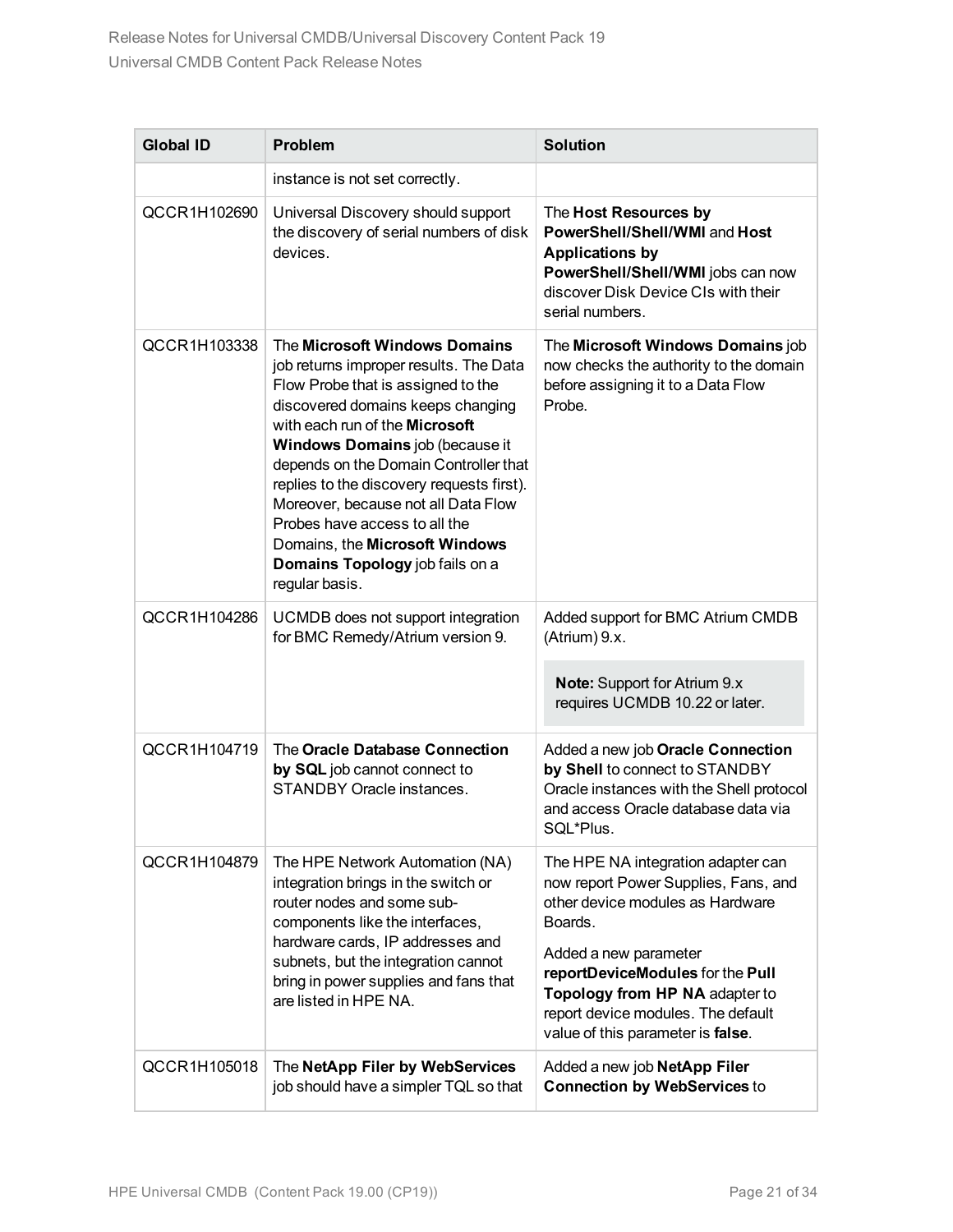| <b>Global ID</b> | <b>Problem</b>                                                                                                                                                                                                                                                                                                                                                                            | <b>Solution</b>                                                                                                                                                                                                                                                                                                                                                                                                                                                                                                                              |
|------------------|-------------------------------------------------------------------------------------------------------------------------------------------------------------------------------------------------------------------------------------------------------------------------------------------------------------------------------------------------------------------------------------------|----------------------------------------------------------------------------------------------------------------------------------------------------------------------------------------------------------------------------------------------------------------------------------------------------------------------------------------------------------------------------------------------------------------------------------------------------------------------------------------------------------------------------------------------|
|                  | it runs only on Main IP addresses of<br>NetApp.                                                                                                                                                                                                                                                                                                                                           | connect to NetApp Filers. Now the<br>NetApp Filer by WebServices job is<br>only triggered by those targets which<br>can be connected by the NetApp Filer<br><b>Connection by WebServices job.</b>                                                                                                                                                                                                                                                                                                                                            |
|                  | Asset Manager (AM) Integration Enhancement Requests                                                                                                                                                                                                                                                                                                                                       |                                                                                                                                                                                                                                                                                                                                                                                                                                                                                                                                              |
| QCCR1E127936     | This is a request to keep Virtual<br>Machines attributes in different set of<br>fields in Asset Manager from Physical<br>Machines.                                                                                                                                                                                                                                                        | Added the following mappings in<br>Computer Push:<br><target_mapping<br>datatype="FLOAT"<br/>name="fEntitledCapacity" is-<br/>valid="AMPush.isMatchVersion<br/>('9.60', '9.5.12.2')''<br/>value="Root.Virtual_Host_<br/>Resource[0]['entitled_<br/>capacity']"/&gt;<br/><target_mapping<br>datatype="FLOAT"<br/>name="fOnlineVirtualCpu" is-<br/>valid="AMPush.isMatchVersion<br/>('9.60', '9.5.12.2')''<br/>value="Root.Virtual_Host_<br/>Resource[0]['online_virtual_<br/><math>cpu'</math>]"/&gt;</target_mapping<br></target_mapping<br> |
| QCCR1H103544     | Currently, it takes days even weeks to<br>push a large volume of CIs to Asset<br>Manager through the AM Push<br>Adapter. The parallel push based on<br>multi-threading can speed up the data<br>push; however, it is unstable. Users<br>request for the multi-process<br>capability in the AM Push Adapter<br>similar to the AM Connector in<br>Connect-It to improve the<br>performance. | Implemented the multi-processing to<br>increase the AM Push Adapter<br>performance. According to the<br>performance test in a lab environment,<br>the multi-processing parallel push is<br>three times faster than the non-parallel<br>push.                                                                                                                                                                                                                                                                                                 |
| QCCR1H105141     | This is a request to push Oracle Data<br>Guard CIs and the related information<br>to Asset Manager.                                                                                                                                                                                                                                                                                       | AM Push Adapter and AM Generic<br>Adapter now push the new Oracle Data<br>Guard CI as amCluster and push<br>Oracle Primary and Standby<br>relationship as amClusterComponent.<br>Primary is saved as Owner. Standby is<br>saved as Standby. The related<br>information is pushed to the<br>amMonitoredApp table.                                                                                                                                                                                                                             |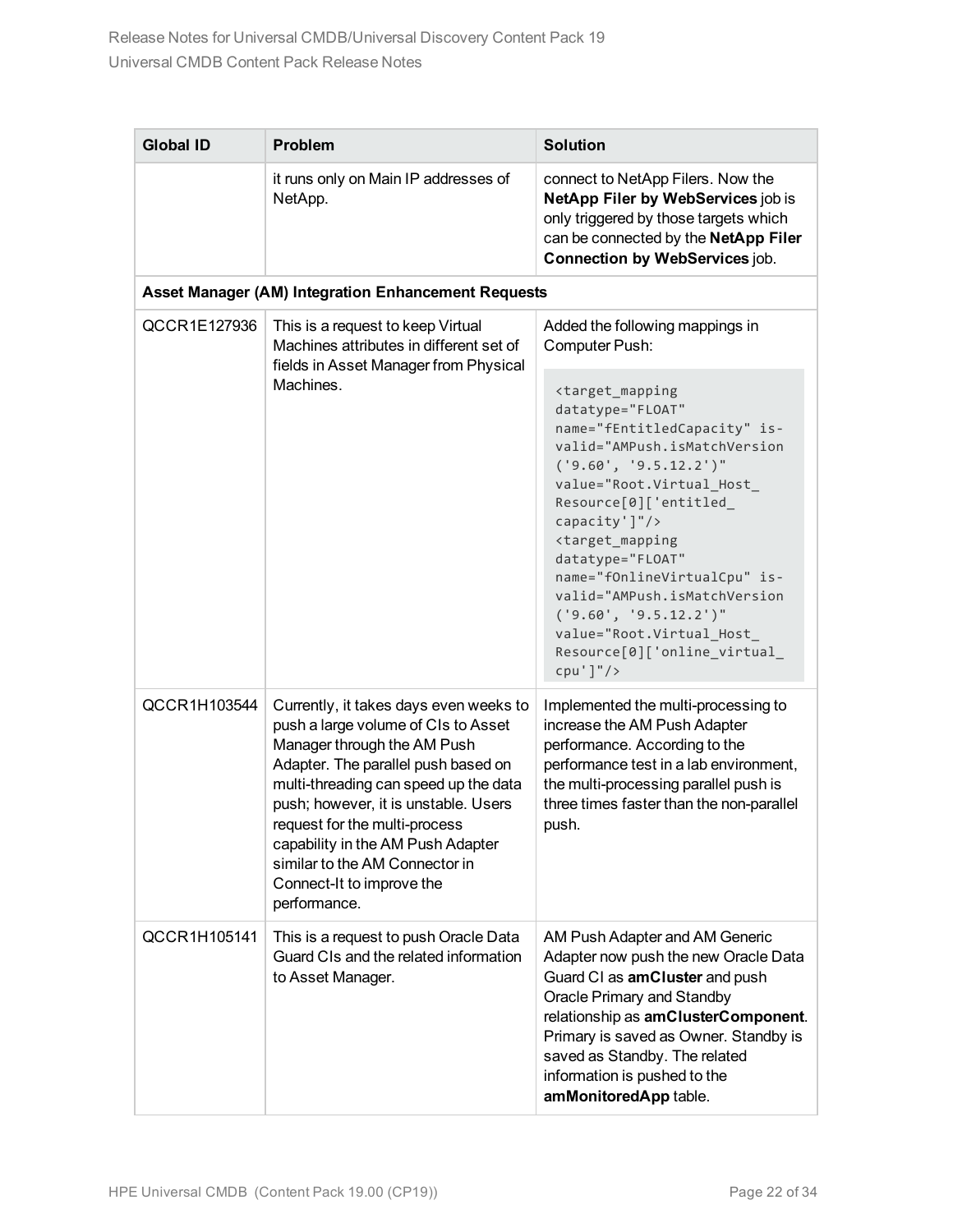| <b>Global ID</b> | <b>Problem</b>                                                                                                                                                                                                 | <b>Solution</b>                                                                                                                                                                                                                                                         |
|------------------|----------------------------------------------------------------------------------------------------------------------------------------------------------------------------------------------------------------|-------------------------------------------------------------------------------------------------------------------------------------------------------------------------------------------------------------------------------------------------------------------------|
| QCCR1H105150     | In the Data Flow Probe log files, the<br>thread names of each job are all set to<br>AMPushConnectorThread-1~8.<br>Therefore, it is hard to distinguish<br>which job is running in a thread.                    | The identifier of push adapter threads<br>follows the following syntax:<br>AMPushThreadPool- <id data<br="" of="">chunk&gt;-<id a<br="" handle="" of="" thread="" to="">subset of a chunk&gt;<br/>For example, AMPushThreadPool-2-1,<br/>AMPushThreadPool-3-7</id></id> |
| QCCR1H105628     | When users get a new Push Adapter<br>package with changes only on<br>mapping files, the Package ID in the<br><b>Readme.txt</b> file shows 0010, but the<br>log file shows the old package ID,<br>such as 0009. | A new file <b>package.info</b> is added in the<br>AMPushAdapter\adapterCode\<br><b>AMPushAdapter directory. The correct</b><br>package ID is shown in the log file.                                                                                                     |

# <span id="page-22-0"></span>Fixed Defects

The following table lists the defects that were fixed in UCMDB Content Pack 19.

| <b>Global ID</b> | <b>Problem</b>                                                                                                                                                                                                | <b>Solution</b>                                                                                                                                                                               |
|------------------|---------------------------------------------------------------------------------------------------------------------------------------------------------------------------------------------------------------|-----------------------------------------------------------------------------------------------------------------------------------------------------------------------------------------------|
| QCCR1H101216     | The FileSystem CI attribute<br>storageType is not populated<br>consistently.                                                                                                                                  | The storage type will be always<br>populated as the destination storage<br>type FixedDisk and there will be no<br>flipping issues.                                                            |
| QCCR1H101291     | Universal Discovery (UD) agent fails<br>to start on machines where IPv6 is<br>fully disabled.                                                                                                                 | Fixed the issue by enhancing the code<br>to support this scenario properly.                                                                                                                   |
| QCCR1H101596     | The Call Home Request Frequency<br>setting in the Infrastructure Discovery<br>Activity does not work. This is<br>because on the Windows platform UD<br>agent checks the network availability<br>every minute. | Fixed the issue by disabling UD agent<br>to check the network availability.<br>Now the Call Home request only<br>occurs when CallHomeTimeout<br>reaches or OS reboots.                        |
| QCCR1H102047     | The Host Resources by WMI and<br><b>Host Applications by WMI jobs</b><br>update the wrong CPU clock speed.                                                                                                    | Fixed the issue by parsing the correct<br>CPU default clock speed from Win32<br>Processor.name. This fix only works<br>for Intel CPUs where the CPU speed is<br>available in the description. |
| QCCR1H102222     | While running a discovery, some error<br>messages about the truncated usage                                                                                                                                   | Such information now is returned as<br>"Info" instead of "Error" in                                                                                                                           |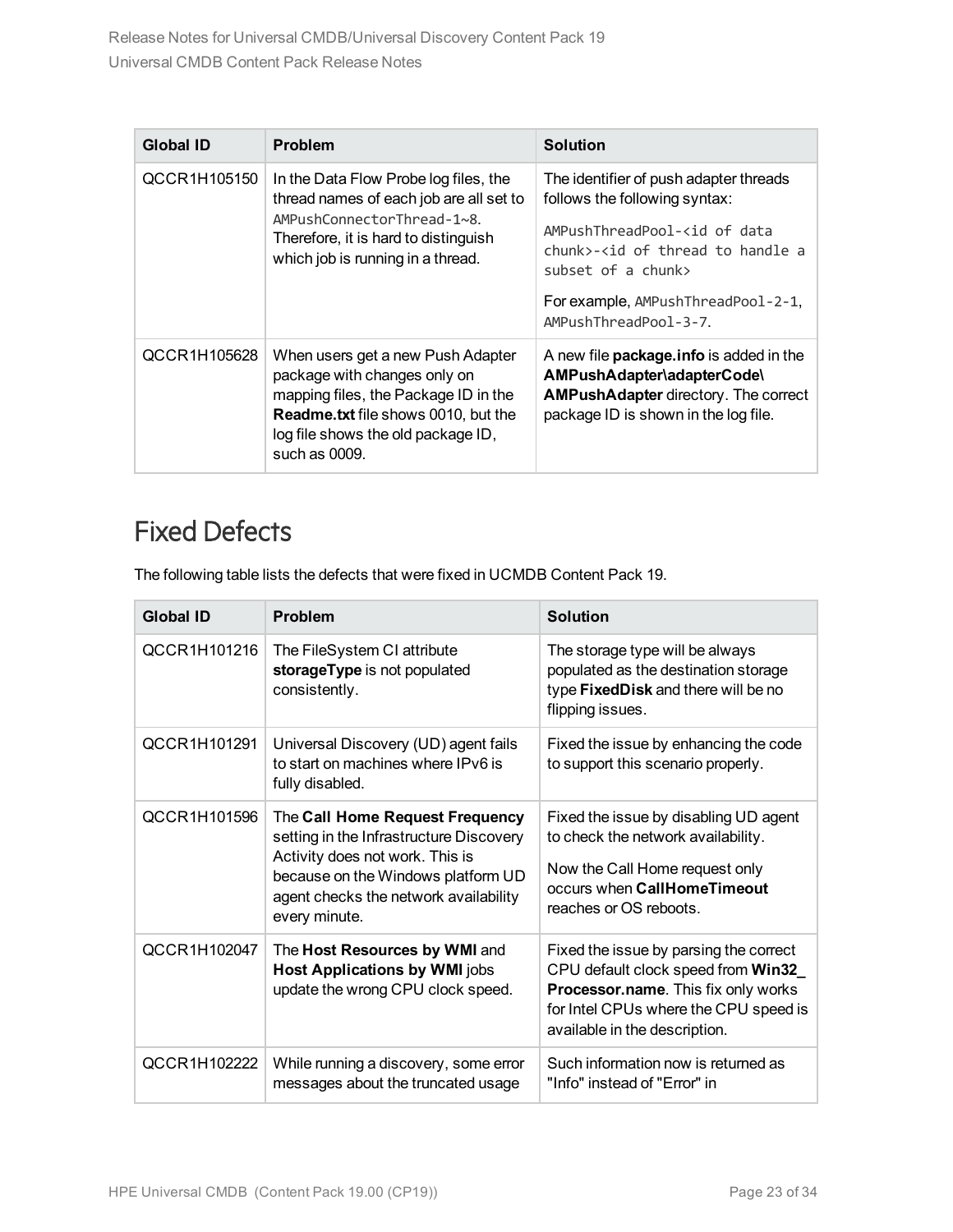| <b>Global ID</b> | <b>Problem</b>                                                                                                                                                                                                                                                                                                                                              | <b>Solution</b>                                                                                                                      |
|------------------|-------------------------------------------------------------------------------------------------------------------------------------------------------------------------------------------------------------------------------------------------------------------------------------------------------------------------------------------------------------|--------------------------------------------------------------------------------------------------------------------------------------|
|                  | time are returned in discusge.log.                                                                                                                                                                                                                                                                                                                          | discusge.log.                                                                                                                        |
| QCCR1H102775     | During the Windows server discovery,<br><b>Scanner Based Inventory Discovery</b><br>gets the wrong CPU information. The<br>traditional approach may not detect the<br>correct total CPU number due to the<br>32-bit API limitation.                                                                                                                         | Fixed the issue by enhancing the code<br>to detect the correct number of CPUs<br>when it is greater than 32.                         |
| QCCR1H102813     | The following error message is<br>returned by the Inventory Discovery<br>by Manual Scanner Deployment job:<br>"XML Enricher failed to parse<br>scanning file integer division<br>or modulo by zero."                                                                                                                                                        | The Inventory Discovery by Manual<br>Scanner Deployment job now works<br>properly without such errors.                               |
| QCCR1H102988     | On some triggers the Service Guard<br><b>Cluster Topology by TTY job fails</b><br>because of the wrong cmclconfig<br>path.<br>The cmclconfig_path is hard-coded to<br>/etc/cmcluster/; however, this path<br>can be different, for example,<br>/usr/local/cmcluster/. It can be<br>dynamically identified during the<br>discovery from /etc/cmcluster.conf. | Fixed the issue by adding the function<br>to retrieve information from multiple<br>paths.                                            |
| QCCR1H103025     | UD agents continuously create the<br>following error messages in the<br>discagnt.log file:                                                                                                                                                                                                                                                                  | If you set the Call Home Request<br>Frequency as 999 days, UD agents<br>will not execute any retries about the<br>Call Home request. |
|                  | Error: Failed to update<br>UD call home<br>configuration. Error:<br>Inconsistent call<br>home configuration, timeout<br>set with no valid URL0<br>givenError: Disabling call<br>home configuration.                                                                                                                                                         |                                                                                                                                      |
|                  | Users' final purpose is to switch off the<br>Call Home request in UD agents.                                                                                                                                                                                                                                                                                |                                                                                                                                      |
| QCCR1H103056     | When running the Inventory<br>Discovery by Scanner job, the data<br>returned to UCMDB is different from<br>the data returned by the Host<br><b>Connection by Shell job.</b>                                                                                                                                                                                 | Fixed the issue by adding such filters to<br>the Inventory Discovery by Scanner<br>job.                                              |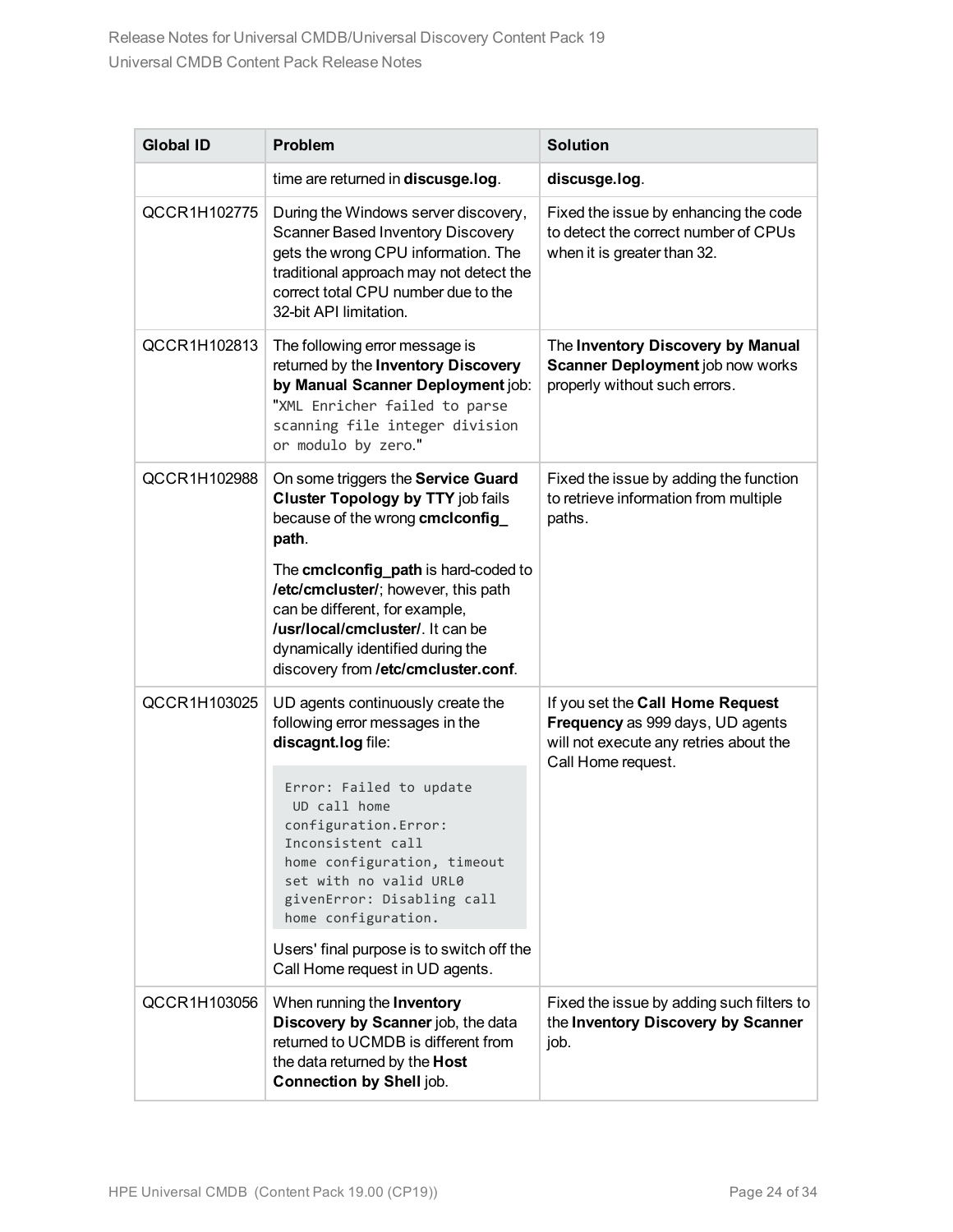| <b>Global ID</b> | Problem                                                                                                                                                                                                              | <b>Solution</b>                                                                                                                               |
|------------------|----------------------------------------------------------------------------------------------------------------------------------------------------------------------------------------------------------------------|-----------------------------------------------------------------------------------------------------------------------------------------------|
|                  | The Host Connection by Shell job<br>returns the filtered data for the host<br>model, host serial number, and host<br>manufacturer; however, the Inventory<br>Discovery by Scanner job does not<br>have such filters. |                                                                                                                                               |
| QCCR1H103522     | Occasionally the application_ip<br>attribute for all subclasses of SAP<br>Application Server CIs is incorrectly<br>set by the Host Applications by<br>Shell job.                                                     | The application_ip attribute for SAP<br>Application Server CIs can now be set<br>properly by the Host Applications by<br>Shell job.           |
| QCCR1H103613     | The Application Server and the Central<br>Services cannot be reported by the<br>Host Applications by Shell job on<br>the proper host.                                                                                | The Application Server and the Central<br>Services can now be reported by the<br>Host Applications by Shell job on the<br>proper host.        |
| QCCR1H103773     | On many client machines (Windows<br>and Solaris), the Inventory Discovery<br>by Scanner job fails with the following<br>error message returned "Scanner<br>can't be executed".                                       | Fixed the issue by conducting file size<br>check while uploading files for<br>Inventory Discovery.                                            |
| QCCR1H103785     | Push to ServiceNow does not push all<br>CIs. Many CIs are skipped.                                                                                                                                                   | Fixed the issue by changing the<br>pushToServiceNow.py script to get<br>the SN ID from the external mapped<br>ID.                             |
| QCCR1H104240     | The MS Cluster by NTCMD or UDA<br>job fails with the following error<br>message "NTCMD: Connection<br>failed".                                                                                                       | The MS Cluster by NTCMD or UDA<br>job works in both 32-bit and 64-bit<br>machines.                                                            |
| QCCR1H104273     | The flow.collector.V5.enabled<br>should be true in the logs if it is<br>configured to true in Adapter<br>Management.                                                                                                 | Fixed the log print issue. The<br>flow.collector.V5.enabled will be<br>true in the logs if it is configured to true<br>in Adapter Management. |
| QCCR1H104493     | The following error message is<br>returned in the communication log for<br>the Apache Tomcat by Shell job.                                                                                                           | The Apache Tomcat by Shell job can<br>now discover the Tomcat instances<br>properly.                                                          |
|                  | Failed to load xml file<br>server.xml<br>FileNotFoundExeception:<br>java.io.FileNotFoundExceptio<br>n: <dataflowprobe_home>\bin<br/>\protocol-secure.xml</dataflowprobe_home>                                        |                                                                                                                                               |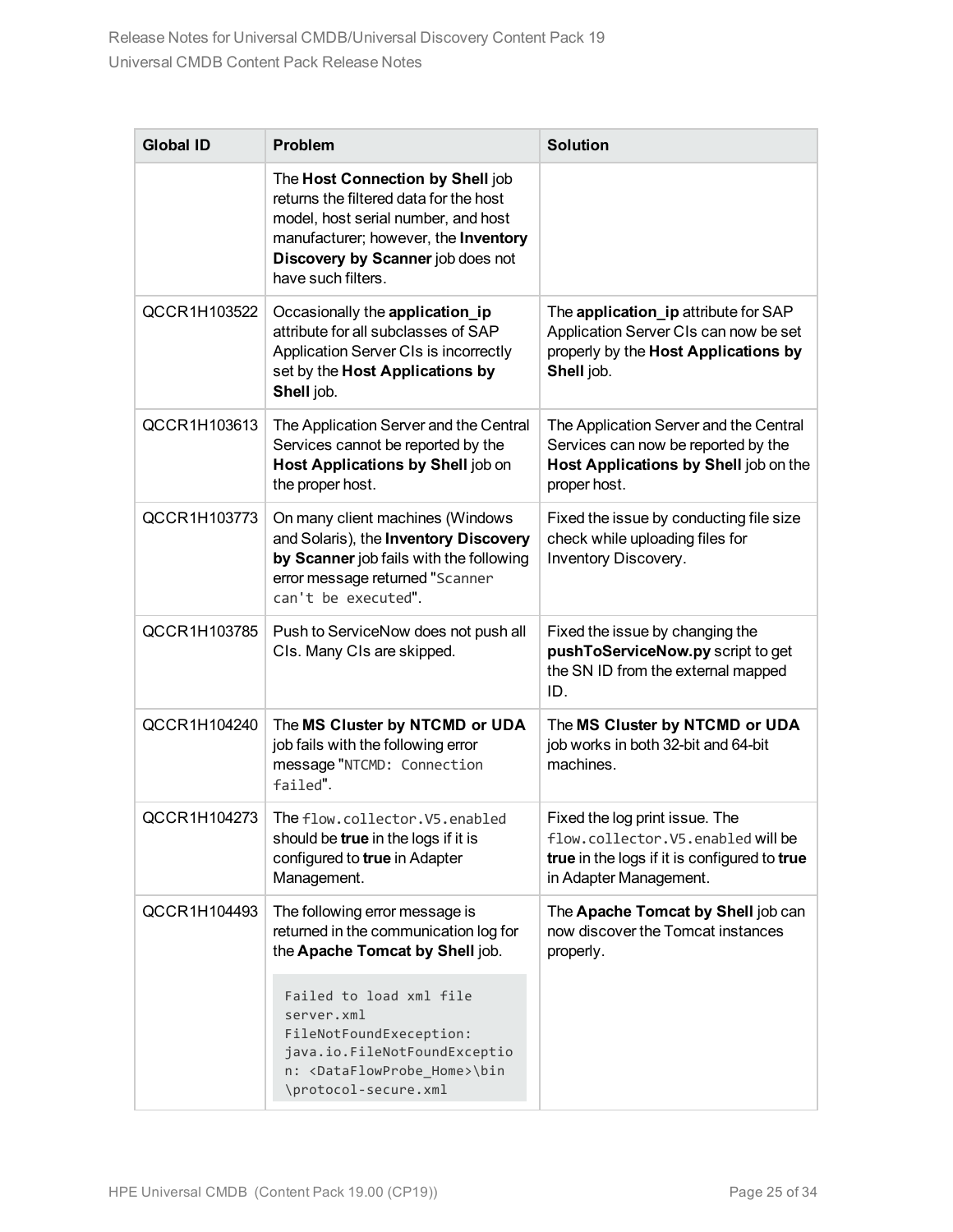| <b>Global ID</b> | <b>Problem</b>                                                                                                                                                                                                                                                             | <b>Solution</b>                                                                                                                                                                  |
|------------------|----------------------------------------------------------------------------------------------------------------------------------------------------------------------------------------------------------------------------------------------------------------------------|----------------------------------------------------------------------------------------------------------------------------------------------------------------------------------|
|                  | (The system cannot<br>find the file specified)                                                                                                                                                                                                                             |                                                                                                                                                                                  |
|                  | This prevents the topology mapping for<br>a large number of Tomcat instances.                                                                                                                                                                                              |                                                                                                                                                                                  |
| QCCR1H104521     | The VMware vCenter Topology by<br>VIM job does not discover os_family<br>for some hosts, which causes wrong<br>merges for Node CIs.                                                                                                                                        | The VMware vCenter Topology by<br>VIM job now reports os_family<br>properly by checking the host class.                                                                          |
| QCCR1H104545     | The IIS Applications by NTCMD or<br><b>UDA</b> job does not create connections<br>to DB sources. This happens due to<br>the fact that the data source<br>description string matches the named<br>data source pattern but some of the<br>vital data for UCMDB is missing.   | Fixed the issue by adding a new<br>fallback for the DB data source<br>creation.                                                                                                  |
| QCCR1H104597     | The Host Connection by Shell and<br><b>Inventory Discovery by Scanner</b><br>jobs return different values of OS<br>Type, OS Description, and OS<br>Vendor.                                                                                                                 | The Host Connection by Shell and<br><b>Inventory Discovery by Scanner jobs</b><br>return the same value of OS Type, OS<br>Description, and OS Vendor.                            |
| QCCR1H104693     | The Oracle Database Connection by<br><b>SQL</b> job discovers Oracle CI's<br>Application IP addresses correctly, but<br>when Host Resources or Host<br>Applications jobs run again, the IP<br>addresses are overwritten with the<br>incorrect ones from the linked SSH CI. | Oracle Application IP addresses may<br>be different from the ones from the<br>linked SSH CI, so you should only trust<br>the IP addresses retrieved from the<br>listener status. |
| QCCR1H104694     | The Host Applications by Shell job<br>can discover all the processes but the<br>following error message is returned<br>while doing the parsing:                                                                                                                            | The Host Applications by Shell job<br>works properly without such errors.                                                                                                        |
|                  | Failed to parse out cell<br>name and server name from<br>command line<br>Instance of application<br>'WebSphere on Unix' is<br>ignored, reason: WebSphere<br>details cannot be acquired,<br>ignoring the application                                                        |                                                                                                                                                                                  |
| QCCR1H104696     | The process repserver should not be                                                                                                                                                                                                                                        | Fixed the issue by removing the                                                                                                                                                  |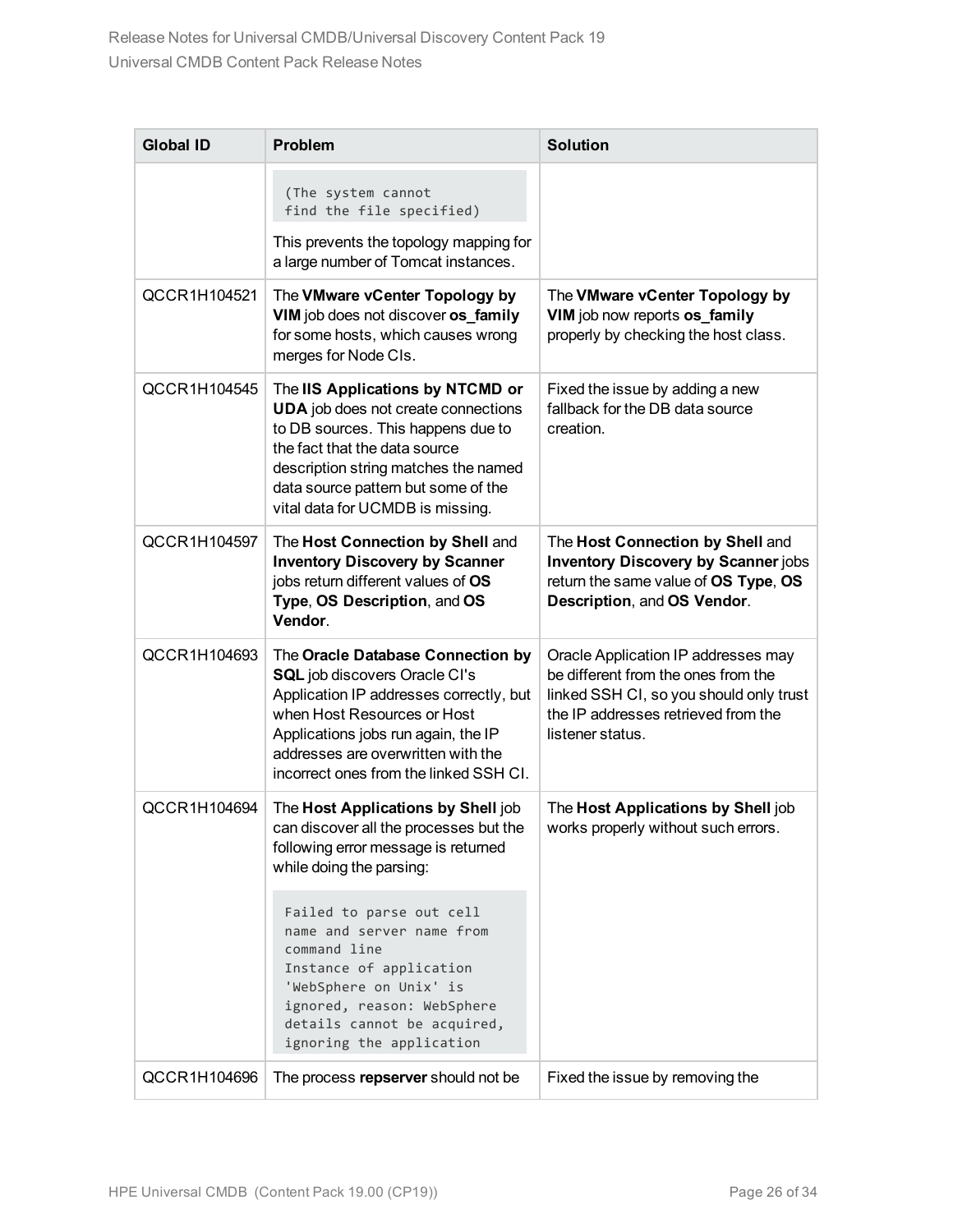| <b>Global ID</b> | Problem                                                                                                                                                                                                                    | <b>Solution</b>                                                                                                                                                                                            |
|------------------|----------------------------------------------------------------------------------------------------------------------------------------------------------------------------------------------------------------------------|------------------------------------------------------------------------------------------------------------------------------------------------------------------------------------------------------------|
|                  | one of the processes in the default<br>applicationsSignature.xml for<br>Sybase.                                                                                                                                            | process repserver in<br>applicationsSignature.xml.                                                                                                                                                         |
| QCCR1H104788     | The total CPU count is mismatched<br>between the scan file and the CPU CI<br>created from the enrichment result.                                                                                                           | Now the CPU count is calculated<br>properly for HP-UX.                                                                                                                                                     |
| QCCR1H104789     | After changing the agent-install-data-<br>folder parameter value in the<br>AgentConfigurationbyPlatform.xml<br>file, the Install UD Agent job fails with<br>the "wrong parameter" error.                                   | Now the Install UD Agent job with the<br>root account runs successfully after<br>changing the agent-install-data-folder<br>parameter value in the<br>AgentConfigurationbyPlatform.xml<br>file.             |
|                  |                                                                                                                                                                                                                            | <b>Note:</b> It is not recommended to<br>customize the home folder path for<br>non-root accounts.                                                                                                          |
| QCCR1H104838     | The Service-Now Push integration job<br>ignores the whole chunk if it finds that<br>one of the CIs is a faulty one.                                                                                                        | Added a new parameter Fail Bulk for<br>the Service-Now Push adapter to<br>control whether to discard the whole<br>bulk when there is inconsistent data.<br>The default value of this parameter is<br>true. |
| QCCR1H104880     | When importing data from Atrium into<br>UCMDB, the user defined a query<br>attribute on the <link/> element in the<br>mapping xml file. However, this<br>query attribute does not work.                                    | Fixed the issue by supporting query<br>filter on the <link/> element and<br>supporting namespace on the <object><br/>and <link/> element.</object>                                                         |
| QCCR1H104888     | The Import from CSV File Integration<br>does not work on UCMDB 10.21. The<br>issue is caused by the Data Flow<br>Probe JRE upgrade. It is a known Java<br>8 defect related to the new interface<br>default method feature. | Fixed the issue by removing the<br>method remove() from class _<br>Filelterator defined in cvsParse.py of<br>the Import from CSV File adapter in<br>Adapter Management.                                    |
| QCCR1H104914     | NetApp discovery reports a NoneType<br>exception when discovering the iSCSI<br>adapter IP addresses.                                                                                                                       | Fixed the issue by adding the<br>NoneType check.                                                                                                                                                           |
| QCCR1H105014     | When running the NetApp Filer<br>discovery with the Transport Layer<br>Security (TLS) protocol other than<br>Secure Sockets Layer (SSL), users<br>find the following error message or                                      | Download the latest NetApp SDK JAR<br>file from NetApp Offical Site and<br>replace the old file with the latest one.                                                                                       |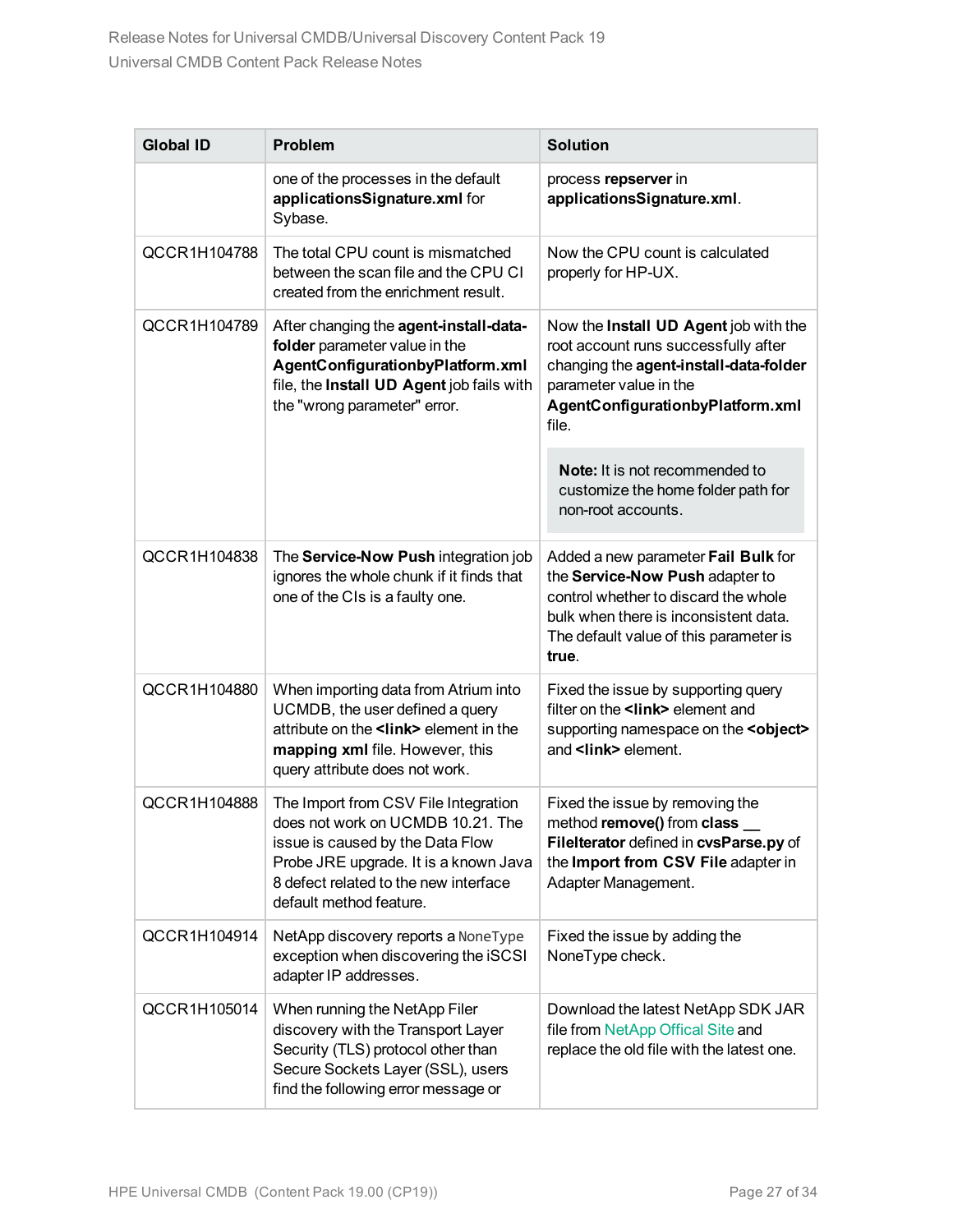| <b>Global ID</b> | Problem                                                                                                                                                                                                                                    | <b>Solution</b>                                                                                                                                                                                                  |
|------------------|--------------------------------------------------------------------------------------------------------------------------------------------------------------------------------------------------------------------------------------------|------------------------------------------------------------------------------------------------------------------------------------------------------------------------------------------------------------------|
|                  | similar ones:                                                                                                                                                                                                                              |                                                                                                                                                                                                                  |
|                  | SSLHandshakeException:<br>javax.net.ssl.<br>SSLHandshakeException:<br>Received fatal alert:<br>handshake_failure                                                                                                                           |                                                                                                                                                                                                                  |
| QCCR1H105033     | The TIBCO EMS by Shell job<br>finishes successfully but the topology<br>is not discovered.                                                                                                                                                 | Fixed the issue by enhancing the code<br>to support this scenario properly.                                                                                                                                      |
| QCCR1H105058     | Clustered SQL Servers CIs are<br>duplicated even after running the<br>Merge Clustered Software job.                                                                                                                                        | Fixed the issue by setting<br>Relationship Restrictions properly in<br>the Trigger or Input TQL for<br>RunningSoftware ><br>ClusteredRunningSoftware. Allow<br>Non Self Relationships Only is set<br>as default. |
| QCCR1H105111     | HPE SIM Integration cannot exclude<br>Rack CIs from being populated into<br><b>UCMDB</b> from SIM.                                                                                                                                         | Added a new parameter<br>IgnoredCiTypes for the HPE SIM<br>Integration adapter to exclude specified<br>CIs.                                                                                                      |
| QCCR1H105195     | The File Monitor by Shell job fails in<br>discovering all files with an internal<br>error.                                                                                                                                                 | Now the File Monitor by Shell job<br>discovers all the files as expected.                                                                                                                                        |
| QCCR1H105200     | UD agent only supports TLS1.2 since<br>CP12.16, CP14.06, CP17, and CP18.<br>However, the previous UCMDB<br>versions (before 10.21) are using JRE<br>1.7 which have TLS1.1 and TLS1.2<br>disabled by default for client SSL<br>connections. | Fixed the issue by enabling the support<br>of TLS 1.2 and TLS 1.1 for migration<br>and upgrade. Now the UD agent works<br>properly for CP12, CP14, CP17, CP18<br>and later versions.                             |
|                  | This causes that the UD agent cannot<br>be connected when the latest CP is<br>upgraded on the previous UCMDB<br>versions.                                                                                                                  |                                                                                                                                                                                                                  |
| QCCR1H105238     | Dummy DB2 Databases are created<br>by Host Resources by Shell job.                                                                                                                                                                         | Fixed the issue by stopping reporting<br>unnamed remote DB2 instances.                                                                                                                                           |
| QCCR1H105298     | The VMware vCenter Topology by<br>VIM job does not create the<br>relationship VM -> Interface -> Port<br>Group.                                                                                                                            | Fixed the issue by creating the Port<br>Group on virtual switches.                                                                                                                                               |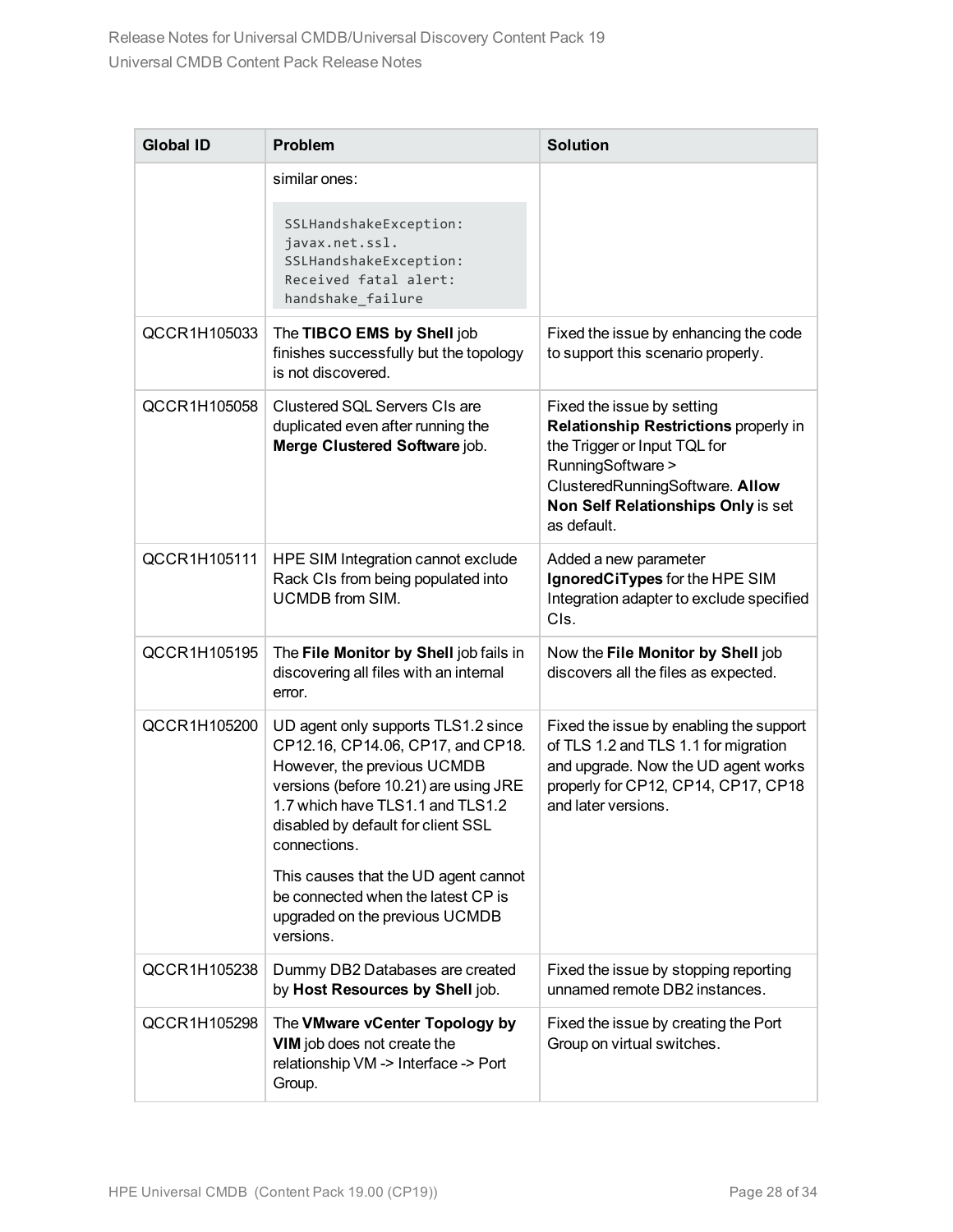| <b>Global ID</b> | <b>Problem</b>                                                                                                                                                                                                                                                      | <b>Solution</b>                                                                                                                              |
|------------------|---------------------------------------------------------------------------------------------------------------------------------------------------------------------------------------------------------------------------------------------------------------------|----------------------------------------------------------------------------------------------------------------------------------------------|
| QCCR1H105364     | NetFlow fails to collect data sent from<br>VMware vSwitch.                                                                                                                                                                                                          | NetFlow can now collect data sent<br>from VMware vSwitch.                                                                                    |
| QCCR1H105368     | Virtualization jobs create duplicate<br>nodes.                                                                                                                                                                                                                      | Fixed the issue by adding the reported<br>Net Device name validation and<br>normalization.                                                   |
| QCCR1H105461     | The Client Connection by SNMP job<br>does not work due to<br>IllegalArgumentException.                                                                                                                                                                              | Fixed the issue in the script to solve the<br>IllegalArgumentException for the<br><b>Client Connection by SNMP job.</b>                      |
| QCCR1H105537     | Changing the value of the attribute into<br>blank in UCMDB cannot be reflected in<br>CA CMDB properly.                                                                                                                                                              | Empty data cannot be reflected in CA<br>CMDB. Empty data should be set with<br>the keyword EMPTY. Refer to CA<br>Support Online for details. |
| QCCR1H105599     | The OS Architecture attribute is not<br>populated for HP-UX ia64.                                                                                                                                                                                                   | Added <b>ja64</b> for the Os Architecture<br>attribute.                                                                                      |
|                  |                                                                                                                                                                                                                                                                     | HP-UX can now retrieve this attribute.                                                                                                       |
| QCCR1H105634     | Duplicate Node CIs are created by the<br><b>VMware vCenter Topology by VIM</b><br>job because Nodes are created with<br>the name in different formats.                                                                                                              | Fixed the issue by adding the node<br>name normalization at the script level.                                                                |
| QCCR1H105635     | A parsing problem occurs in<br>netutils.py when running the Host<br>Resources by Shell job.                                                                                                                                                                         | Fixed the issue by correcting the<br>argument when using<br>netutils.isValidlp API.                                                          |
| QCCR1H105652     | The Storage Devices Topology by<br>CIM job fails during the data fetch from<br>the remote Storage device due to an<br>issue in the third-party sblim-<br>client.jar.                                                                                                | Fixed the issue by upgrading the<br>sblim-client.jar to the latest version.                                                                  |
| QCCR1H105690     | Windows installation files are affected<br>and specifically the following .exe files<br>are with the wrong version in the<br>properties > details tab:<br>discusge.exe, discfcsn.exe,<br>discagnt.exe, discusgex64.exe,<br>discfcsnx64.exe, and<br>discagntx64.exe. | Fixed the issue by applying the correct<br>version information on the agent and<br>scanner executable files.                                 |
| QCCR1H105751     | The serial number of SUSE Linux<br>Enterprise is returned with the value<br>"".                                                                                                                                                                                     | Fixed the issue by filtering the wrong<br>serial number with the value "".                                                                   |
| QCCR1H105814     | The following error message is shown                                                                                                                                                                                                                                | The JEE Weblogic by Shell job now                                                                                                            |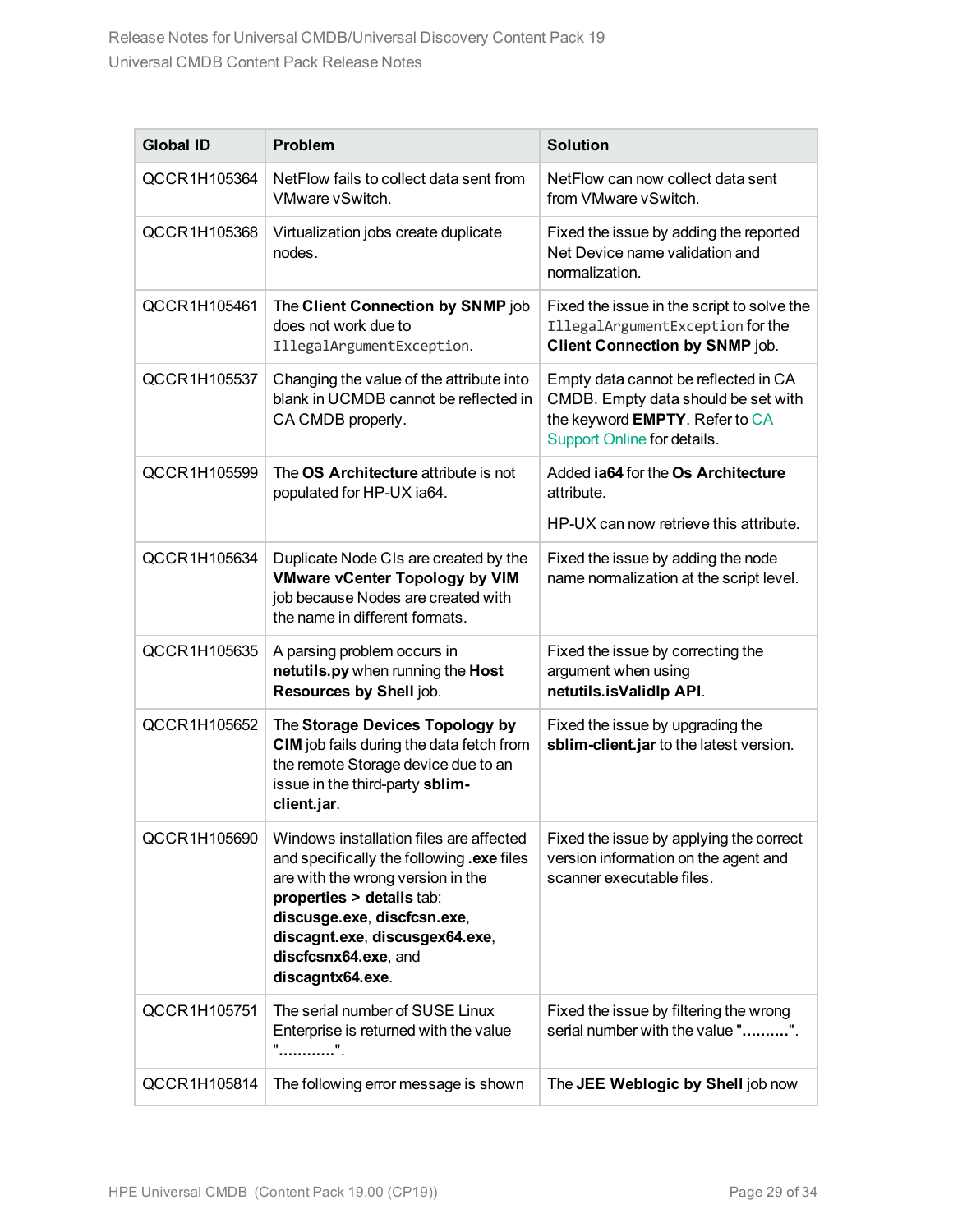| <b>Global ID</b> | Problem                                                                                                                                                                                                                                                                                                                                                                  | <b>Solution</b>                                                                                                                  |
|------------------|--------------------------------------------------------------------------------------------------------------------------------------------------------------------------------------------------------------------------------------------------------------------------------------------------------------------------------------------------------------------------|----------------------------------------------------------------------------------------------------------------------------------|
|                  | in the communication log for the JEE<br>Weblogic by Shell job:                                                                                                                                                                                                                                                                                                           | works properly without such errors.                                                                                              |
|                  | Failed to discover server<br>topology<br>Traceback (most recent call<br>last):<br>File "weblogic_by_shell",<br>line 209, in DiscoveryMain<br>File "weblogic_discoverer",<br>line 1935, in<br>createDomainLayout<br>File "entity", line 321, in<br>getAppropriateClass<br>ValueError: Not supported<br>weblogic_discoverer.FsTrait<br>(/u01/app/weblogic/nodemanag<br>er) |                                                                                                                                  |
| QCCR1H105923     | HP IVM topology discovery fails on<br>HP-UX machines with<br>UnknownCommandException returned<br>because hpvmstatus is not found.                                                                                                                                                                                                                                        | HP IVM topology discovery now works<br>properly on HP-UX.                                                                        |
| QCCR1H105942     | HP OneView Integration pulls the ILO<br>information instead of the Server<br>information.                                                                                                                                                                                                                                                                                | Fixed the issue by mapping Server-<br>Profile to Node with the attribute Name<br>and Serial Number.                              |
| QCCR1H105982     | The following error message is<br>returned by the Oracle Listeners by<br>Shell job when the Oracle srvct1<br>command is in the different version of<br>Oracle database:"Command shell has<br>been terminated externally".                                                                                                                                                | The Oracle Listeners by Shell job<br>works properly without such errors.                                                         |
| QCCR1H106023     | The Host Resources by Shell and<br>Host Applications by Shell jobs can<br>only discover one instance of SAP<br>Trex CIs though there are two<br>instances.                                                                                                                                                                                                               | Added a main-process qualifier to the<br>Application Signature to support more<br>than one instance of SAP Trex CIs per<br>host. |
| QCCR1H106076     | When attempting to populate<br>Database CI from ServiceNow to<br>UCMDB using the ServiceNow pull<br>adapter, the following error message is<br>returned:                                                                                                                                                                                                                 | Added more meaningful logs for the<br>ServiceNow pull job.                                                                       |
|                  | Task DS_SNOW_To_uCMDB_Import<br>data from ServiceNow:                                                                                                                                                                                                                                                                                                                    |                                                                                                                                  |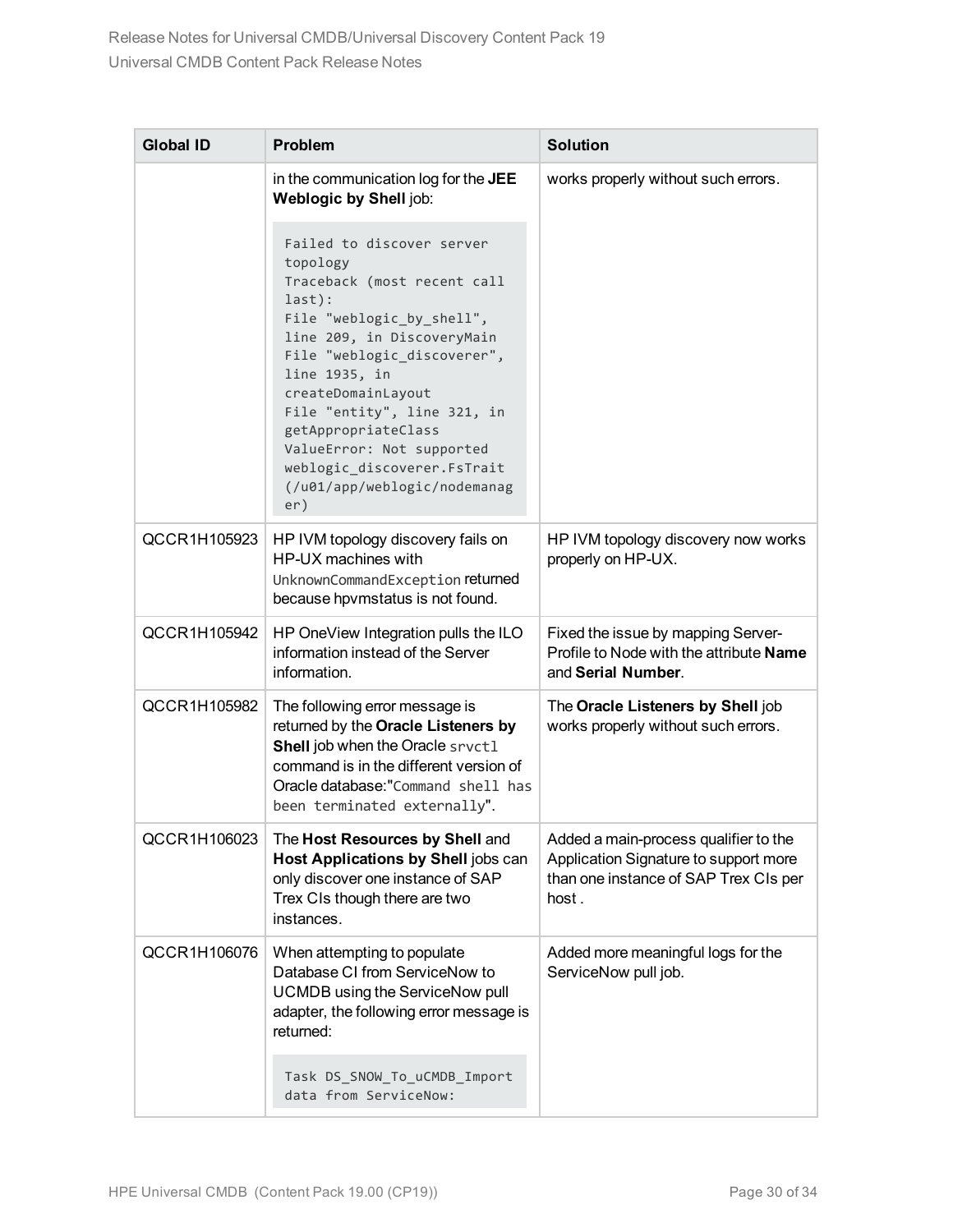| <b>Global ID</b> | <b>Problem</b>                                                                                                                                                                                                                                                                        | <b>Solution</b>                                                                                                                                                                                                                                 |
|------------------|---------------------------------------------------------------------------------------------------------------------------------------------------------------------------------------------------------------------------------------------------------------------------------------|-------------------------------------------------------------------------------------------------------------------------------------------------------------------------------------------------------------------------------------------------|
|                  | received object of class<br>'database' has no required<br>attribute 'root container'                                                                                                                                                                                                  |                                                                                                                                                                                                                                                 |
| QCCR1H106082     | The VMware vCenter Connection by<br><b>VIM or Manual VMware VIM</b><br><b>Connection</b> job fails with the following<br>error message: "java.security.cert<br>.CertificateException:<br>Certificates does not conform<br>to algorithm constraints".                                  | Fixed the issue by changing the<br>java.security setting. For details, see<br>the VMware Discovery<br><b>Troubleshooting and Limitations</b><br>section of the UCMDB Discovery and<br><b>Integrations Content Guide - Discovery</b><br>Modules. |
| QCCR1H106102     | There is lack of documentation on how<br>to configure the Http Proxy in the<br>AWS Protocol section.                                                                                                                                                                                  | Added the Http Proxy Host and Http<br>Proxy Port parameters to the AWS<br>Protocol section of the UCMDB<br>Discovery and Integrations Content<br>Guide - Supported Content.                                                                     |
| QCCR1H106128     | The script InventoryUtils.py has two<br>code lines duplicated in the script lines<br>1185-1187.                                                                                                                                                                                       | Fixed the duplicated line issue in<br>InventoryUtils.py.                                                                                                                                                                                        |
| QCCR1H106272     | When running the Sybase Database<br>Connection by SQL job, the following<br>error message occurs: "JZ0S2:<br>Statement object has already<br>been closed". This is because the job<br>tries to close the connection twice.                                                            | The Sybase Database Connection<br>by SQL job now tries to close the<br>connection once.                                                                                                                                                         |
|                  | <b>Asset Manager (AM) Integration Fixed Defects</b>                                                                                                                                                                                                                                   |                                                                                                                                                                                                                                                 |
| QCCR1E130682     | AM Generic Adapter delta<br>synchronization fails with Oracle<br>databases.                                                                                                                                                                                                           | Fixed the issue by correcting the format<br>for the date type. Running the delta<br>population does not fail with the error.                                                                                                                    |
| QCCR1E131296     | According to the latest Oracle LMS<br>report, there are new db options. The<br>Push Adapter needs to support those<br>new db options.<br>This a request to add more database<br>options in adapter mappings for SLO<br>9.5.12.2 integration based on the latest<br>Oracle LMS report. | Fixed the issue by adding the following<br>three options to the out-of-the-box<br>LMS_options.properties file:<br><b>IMD=In-Memory Database</b><br><b>MT=Multitenant</b><br><b>CMP=Cloud Management Pack</b>                                    |
| QCCR1E131526     | The AM Generic Adapter Population<br>job fails upon encountering an error.                                                                                                                                                                                                            | Fixed the issue by adding a new<br>parameter<br>am.pushbackid.ignore.error to<br>control how the AM Generic Adapter                                                                                                                             |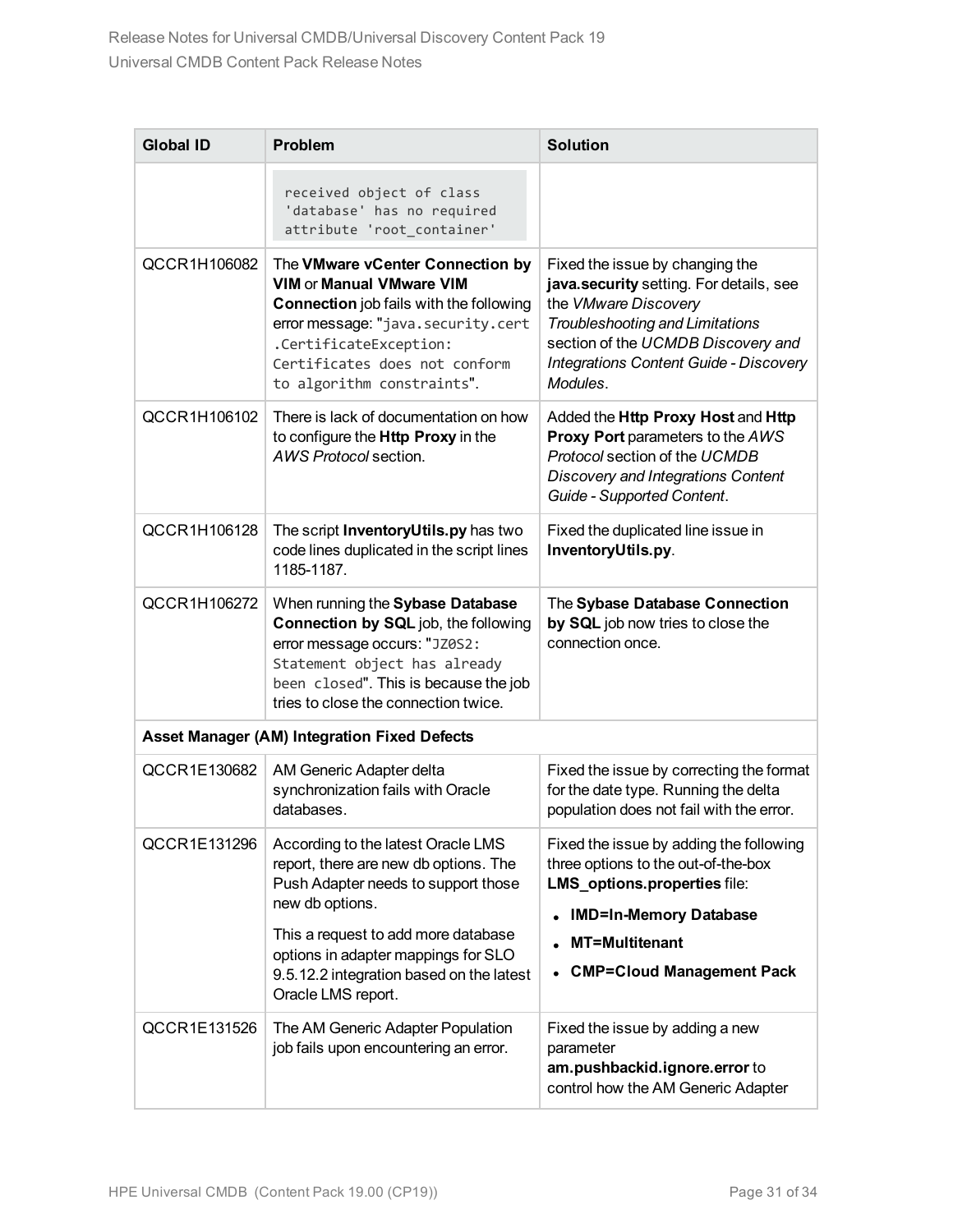| <b>Global ID</b> | <b>Problem</b>                                                                                                                                                                                                                                                                                                                                  | <b>Solution</b>                                                                                                                                                                                                    |
|------------------|-------------------------------------------------------------------------------------------------------------------------------------------------------------------------------------------------------------------------------------------------------------------------------------------------------------------------------------------------|--------------------------------------------------------------------------------------------------------------------------------------------------------------------------------------------------------------------|
|                  |                                                                                                                                                                                                                                                                                                                                                 | proceeds with errors on global ID push<br>back.                                                                                                                                                                    |
|                  |                                                                                                                                                                                                                                                                                                                                                 | When the parameter is set to true, the<br>AM Generic Adapter logs a warning<br>message for the CI whose global ID<br>fails to be pushed back to AM and<br>continues to process the remaining<br>data.              |
| QCCR1H104998     | When running a computer push job in<br>the multi-thread mode, it fails with the<br>following error message: "Invalid<br>reference loop or timeout(stuck<br>for $30 s$ .                                                                                                                                                                         | AM Push Adapter does not hang when<br>it pushes the failed CI again.                                                                                                                                               |
| QCCR1H105043     | The dtLastScan value of some<br>computers that is pushed into AM is<br>not the same as that in UCMDB.                                                                                                                                                                                                                                           | dtLastScan is pushed to AM with the<br>same value as it is in UCMDB.                                                                                                                                               |
| QCCR1H105112     | After the operation type of Complete<br>amModel is changed from insert_<br>else_reference to optional_<br>reference, the running software push<br>leads to unexpected updates to<br>models in AM.                                                                                                                                               | The operation type optional_reference<br>does not update the AM data.                                                                                                                                              |
| QCCR1H105116     | The AM Cluster Push fails to run with<br>the following error message:                                                                                                                                                                                                                                                                           | The AM Cluster Push runs<br>successfully.                                                                                                                                                                          |
|                  | org.codehaus.groovy<br>.control.MultipleCompilation<br>ErrorsException: startup<br>failed:<br>Mapping_d329fd1acb5bfaf<br>570d0609ea56fd9b8.groovy:<br>1: unable to resolve class<br>com.hp.amadapter.push<br>.exception.AMPushAdvances<br>ReconciliationException<br>$@$ line 1, column 64.<br>$'s\{if(globalId == null)$<br>{ throw new com.hp |                                                                                                                                                                                                                    |
| QCCR1H105139     | When an error that can be retried<br>occurs, it returns the error message<br>and the stack trace for each of retries.<br>In the end, it might be pushed<br>successfully after many rounds of                                                                                                                                                    | When an error that can be retried<br>occurs, all of the interim retries return a<br>message (including the information to<br>indicate that a retry will take place) at<br>the warning level without a stack trace. |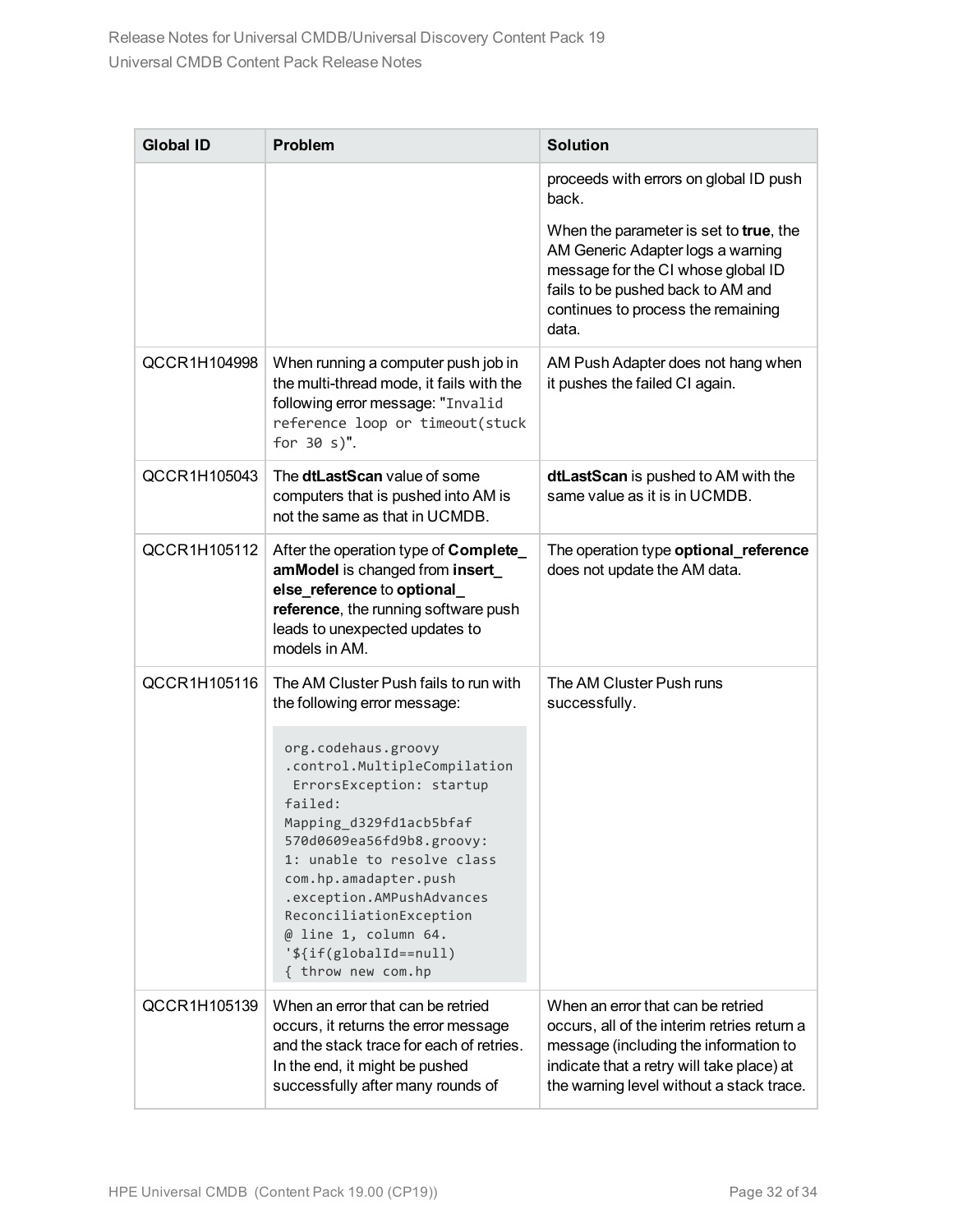| <b>Global ID</b> | <b>Problem</b>                                                                                                                                     | <b>Solution</b>                                                                                                                                       |
|------------------|----------------------------------------------------------------------------------------------------------------------------------------------------|-------------------------------------------------------------------------------------------------------------------------------------------------------|
|                  | retries. The interim error should be<br>suppressed to avoid returning too<br>many errors to log files.                                             | The stack trace is produced only at the<br>debug level. If it still fails after all<br>retries, an error message is returned<br>with the stack trace. |
| QCCR1H105145     | The option <b>am.ignore.error</b> is set to<br>false by default; however, this option<br>should be set to true in most<br>production environments. | The default value of the option<br>am.ignore.error is set to true.                                                                                    |

# <span id="page-32-0"></span>Appendixes

This appendix includes:

<span id="page-32-1"></span>How to Discover Windows Device Drivers using the Inventory [Discovery](#page-32-1) by Scanner Job .......[33](#page-32-1)

# How to Discover Windows Device Drivers using the Inventory Discovery by Scanner Job

The **Inventory Discovery by Scanner** job can report Windows device drivers. However, this feature is disabled by default. The discovery of the Windows device drivers needs to be enabled in the scanner configuration. To do so,

- 1. Open the **Scanner Configuration Generator** wizard. For more information about this wizard, see the *Scanner Generator Wizard* section in the *HP Universal CMDB Data Flow Management Guide*.
- 2. Navigate to the **Scanner Options** tab **> Troubleshooting** tab by clicking the **Next** button of the wizard.
- 3. Type -incl:904 in the **Additional command line parameters to supply to the scanners** field.
- 4. Click **Next**.
- 5. Click **Finish**.

**Note:** The discovery of Windows device drivers using the **Inventory Discovery by Scanner** job requires UCMDB 10.22 CUP1 or later.